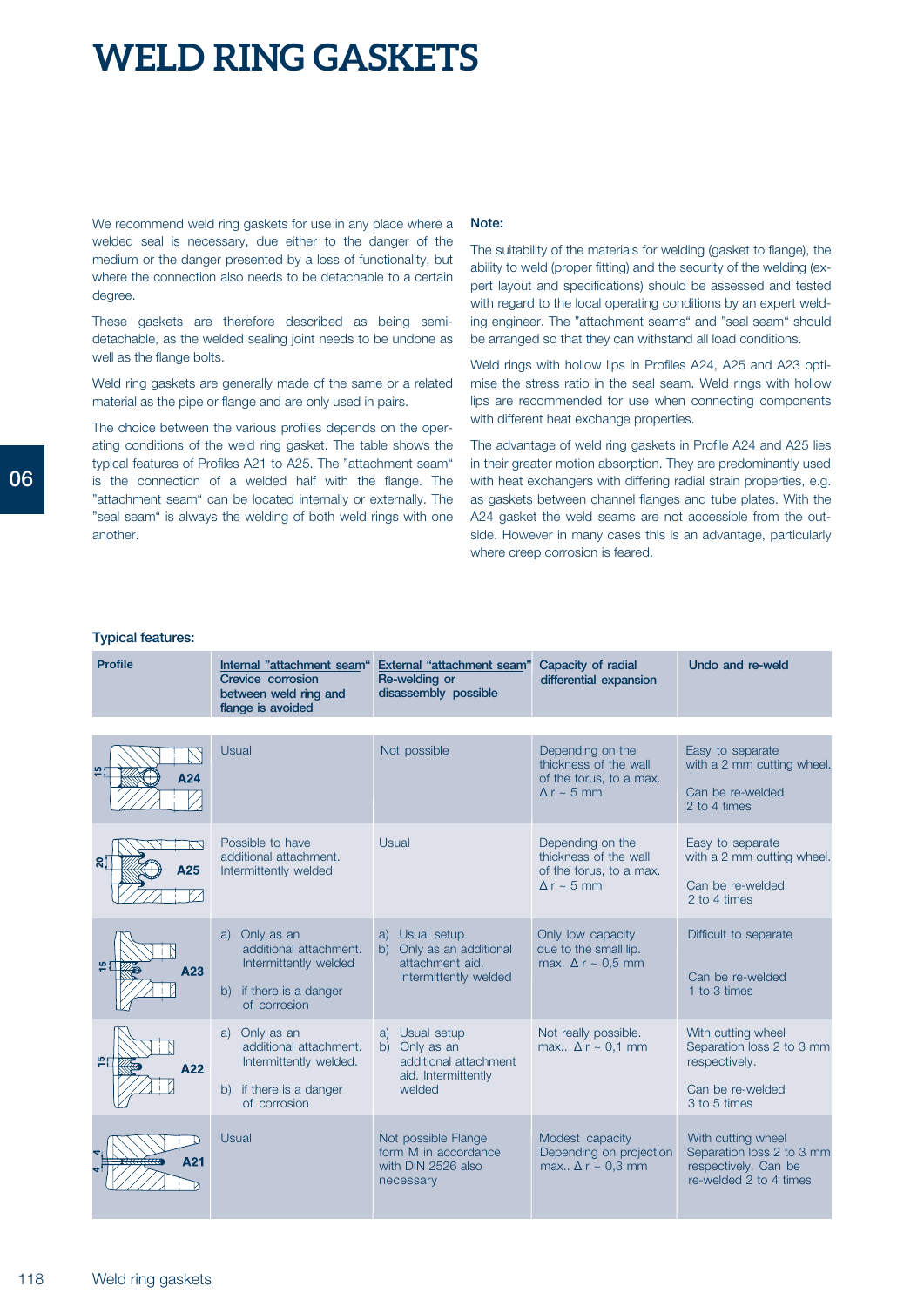In this case we recommend the following profiles: A24H, A24K, **Gasket profiles** A24KVR and A24N.

All weld ring gaskets can be combined with additional auxiliary gaskets. These can be useful for various different reasons.

- a) The pressure test should be carried out with an auxiliary gasket without welding.
- b) The start or run-up phase should be undertaken with the auxiliary gasket, as it is likely to need to be opened several times.
- c) This application is generally in conjunction with the additional auxiliary gasket. The weld ring gasket is only welded if the auxiliary gasket fails.

Weld ring gaskets should be fitted so that the weld ring halves lie on top of each other, and parallel to each other and to the flanges.

If weld ring gaskets are used with auxiliary gaskets, the flange and bolt calculations must be carried out once for the weld ring gasket with the seal diameter to the outermost seal seam and once for the auxiliary gasket.

With the use of auxiliary gaskets, a gap of 0.3 mm remains between the weld ring gasket halves, depending on the design.

#### **Note:**

If there is a build-up of condensation during temperature cycles, this can lead to an uncontrolled increase in pressure in the torus. This can be avoided by inserting one or more grooves (1.5 mm deep, 3 mm wide) into one of the ring halves. Please specify the number of grooves when ordering.



Profile A24H has a weld ring half with a convex sealing surface. The radius conforms to the pressure, temperature and the material involved. A galvanised coat can be useful.

Profile A24K has a weld ring half with a grooved profile, onto which has been attached a layer approximately 0.5 mm thick of either PTFE, graphite, silver or FA (fibre in accordance with DIN 28091), depending on the operating conditions.





Profile A24KVR with male and female face joints and grooved profile as shown in diagram. Depending on the operating conditions, the layer for this gasket is either PTFE, graphite, silver or fibre\* at a thickness of approximately 0.5 mm.



Profile A24N has a groove in one weld ring half for the addition of a grooved profile gasket Profile B27A. For the materials used in the gasket see the section "Grooved gaskets". The depth of the groove is less than the thickness of the grooved profile gasket, so that a floating-type seal can be guaranteed. The groove depth for the use of a grooved profile gasket =  $3,5^{-0,1}$  mm, the thickness of the grooved profile gasket =  $3,6+0,1$  mm.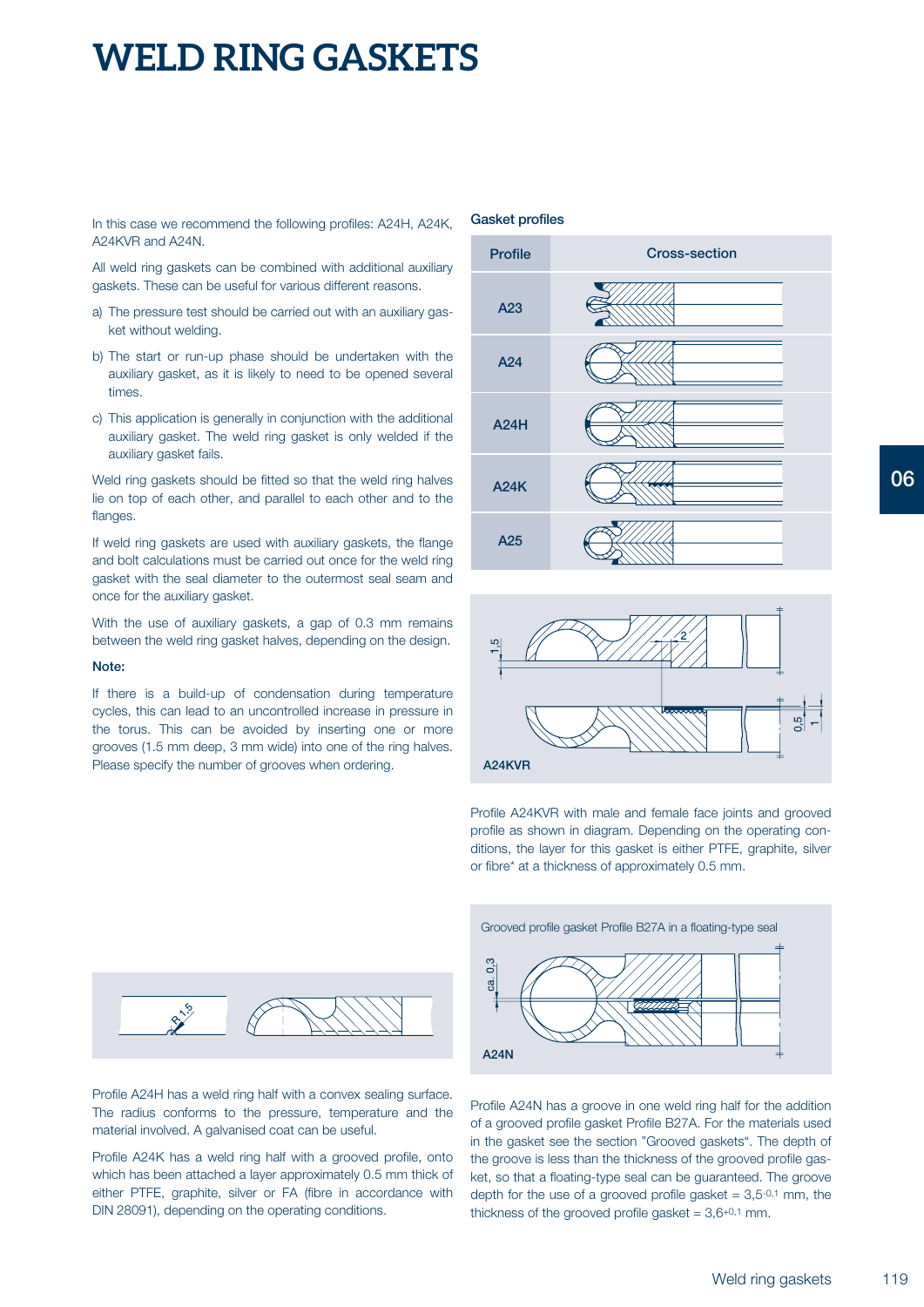The weld ring gaskets can also be supplied with a female face in Profile A24R to receive a grooved profile gasket, so that if there is any damage to the gasket it can be replaced.

 $0,3$ g **06 A24R + B27A**

> The various types of auxiliary gaskets, explained in more detail for A24, are also available for Profile A25 and A23. Profile A23 is shown with a protective gasket which is in no way leak-tight.

> Weld ring gaskets in Profile A22 are, like A23 and A24, 2x15=30 mm thick therefore providing enough room to weld without special flanges, as shown in the illustration.



This results in large bolt lengths with good spring suspension. As all weld seams are external, any irregularities can easily be re-welded.

Profiles A22 to A22N are predominantly used in pipeline construction, where the twin flange design means that no large differences in strain properties arise when the same material for the gasket and flange is selected.

A further advantage is that due to the greater thickness an auxiliary gasket can be provided, as is explained for A24 – see weld rings with hollow lips.

### **Gasket profiles**

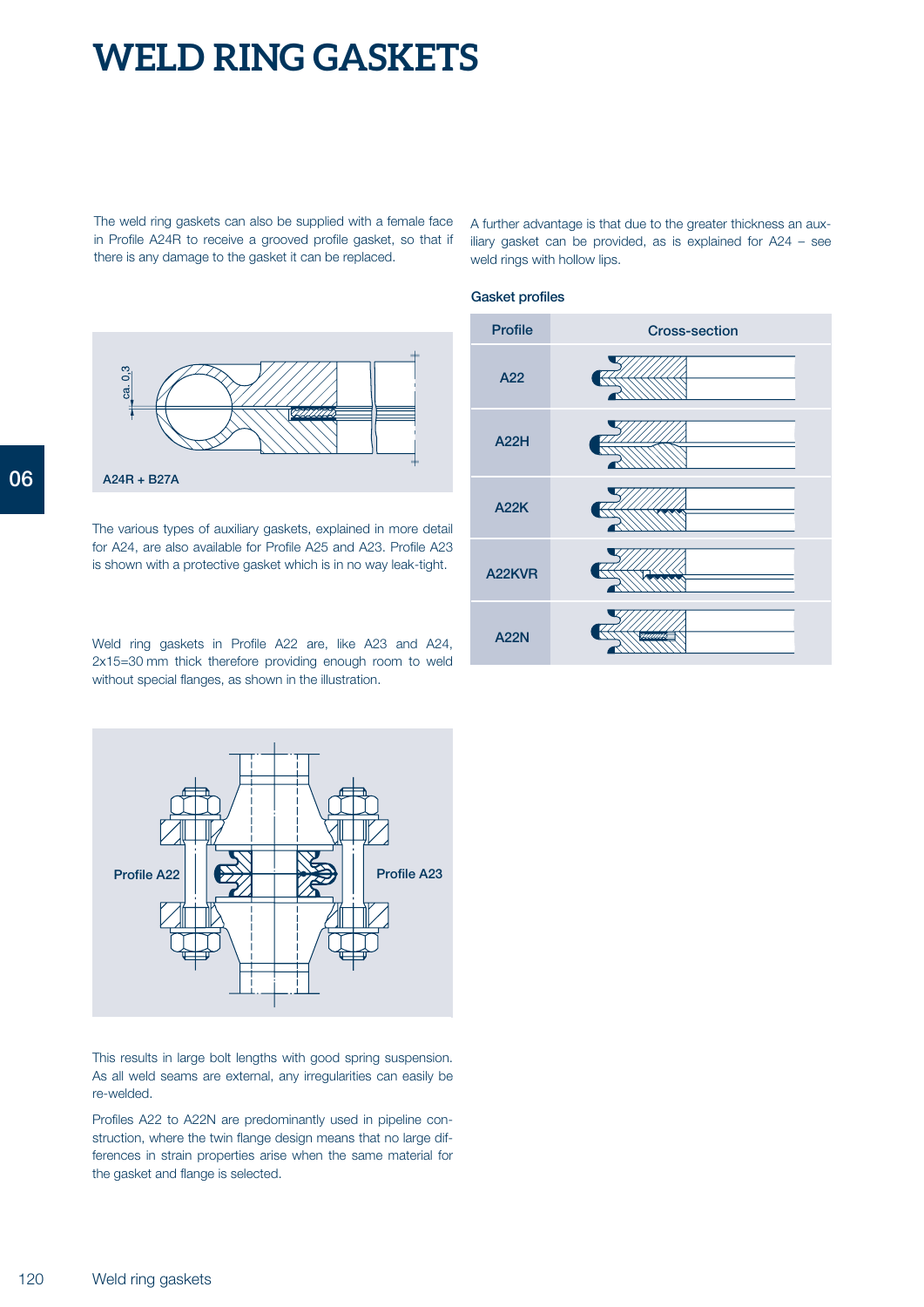Membrane rings in accordance with DIN 2695 are each 4 mm thick and should be made of the same material as the flange due to the low absorption of radial strain differences. These gaskets are firstly welded internally to the flange using an "attachment seam", and once the flange has been assembled a "seal seam" is made externally. Any errors made when creating the internal welds can only be fixed with great difficulty.

#### **Gasket profile**

| <b>Profile</b> | <b>Cross-section</b> |
|----------------|----------------------|
| A21            |                      |

First check if there is sufficient room to make the seal weld or if bevelled flanges of the type Form M in accordance with DIN 2526 will be required.

Membrane weld ring gaskets in Profile A21K are provided with an additional grooved profile. The layers of PTFE, graphite or silver are approximately 0.5 mm thick and should be selected according to the operating conditions.



The figure shows Profile A21K as assembled between flanges of type Form M.

#### **Profile A21**



#### **Membrane weld ring gasket Profile A21**

Ordering example for a membrane weld ring gasket Profile A21 with  $d_1$  =115 mm internal diameter and  $d_2$  = 169 mm external diameter, made of ...1):

**Gasket 115x169, DIN 2695, 1.5415**

Each membrane weld ring gasket has two weld halves.

#### **Conforms to DIN 2695 (PN 63 to PN 400) Model M**

|           |                  |     | $d_2^{(3)}$ at PN |     |            |     |
|-----------|------------------|-----|-------------------|-----|------------|-----|
| <b>DN</b> | $d_1$            | 63  | 100               | 160 | 250 u. 320 | 400 |
|           |                  |     |                   |     |            |     |
| 80        | 90               | 143 | 149               | 149 | 153        | 153 |
| 100       | 115              | 169 | 176               | 176 | 179        | 179 |
| 125       | 142              | 206 | 213               | 213 | 216        | 216 |
| 150       | 165              | 243 | 248               | 248 | 248        | 248 |
| 200       | 214              | 305 | 315               | 315 | 315        | 315 |
| 250       | 264              | 360 | 370               | 370 | 370        |     |
| 300       | 310              | 420 | 430               | 430 |            |     |
| 350       | 340              | 482 | 490               | ۰   |            |     |
| 400       | 386              | 539 |                   |     |            |     |
|           | to 3200 possible |     |                   |     |            |     |

Dimensions in mm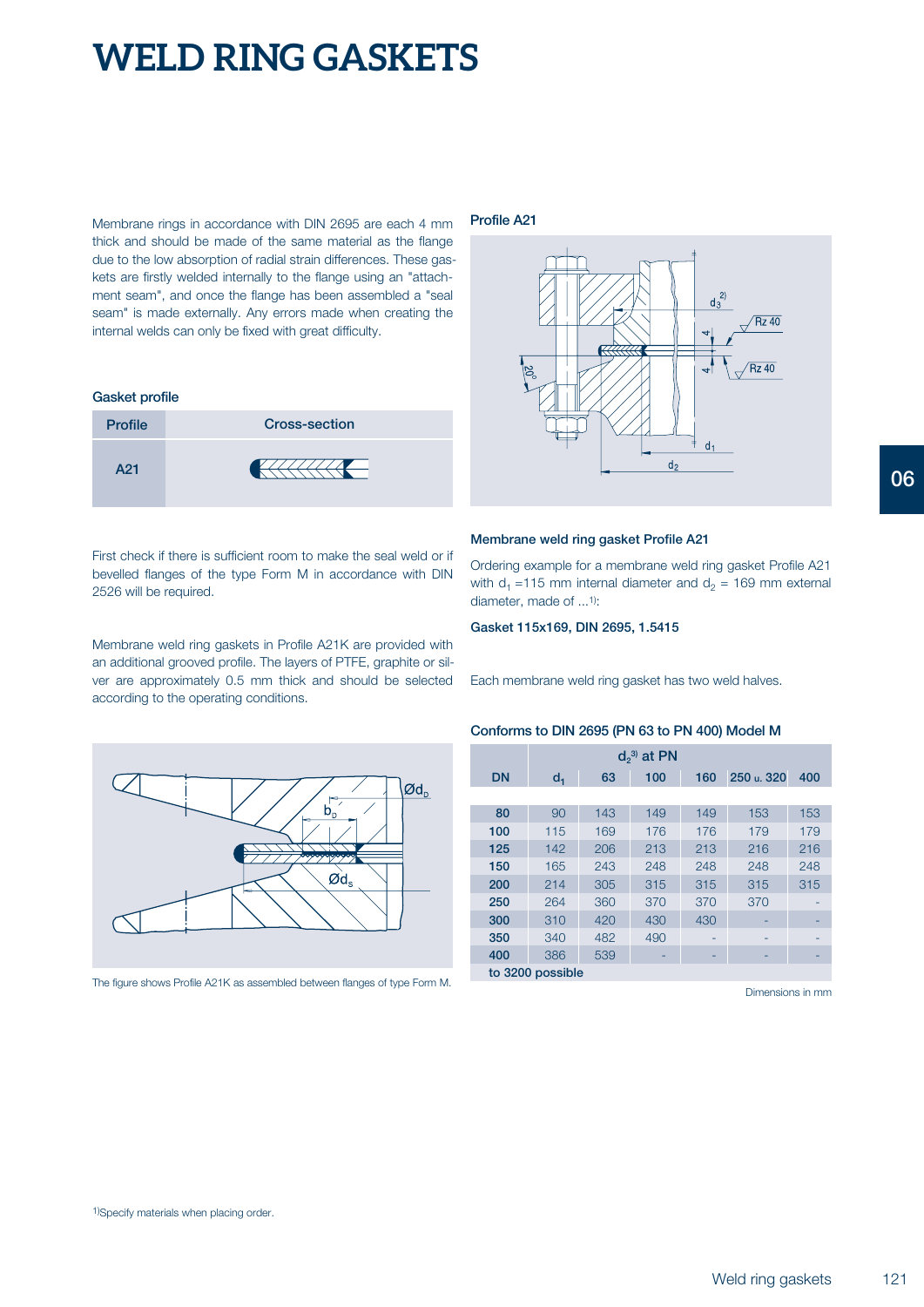|     |                  |       |     |             |          | Conforms to DIN 2695 (Class 150 to Class 2500) Model M |      |
|-----|------------------|-------|-----|-------------|----------|--------------------------------------------------------|------|
|     |                  |       |     | $d_{\circ}$ | in Class | 900<br>to                                              |      |
| DN  | <b>NPS</b>       | $d_1$ | 150 | 300         | 600      | 1500                                                   | 2500 |
|     |                  |       |     |             |          |                                                        |      |
| 80  | 3                | 92    | 130 | 142         | 142      | 157                                                    | 157  |
| 100 | 4                | 118   | 167 | 172         | 180      | 187                                                    | 187  |
| 125 | 5                | 114   | 190 | 208         | 216      | 216                                                    | 216  |
| 150 | 6                | 170   | 215 | 243         | 246      | 246                                                    | 246  |
| 200 | 8                | 220   | 272 | 300         | 300      | 300                                                    | 300  |
| 250 | 10               | 273   | 332 | 354         | 354      | 354                                                    | 354  |
| 300 | 12               | 322   | 400 | 411         | 411      | 411                                                    | 411  |
| 350 | 14               | 360   | 440 | 443         | 443      | 443                                                    |      |
| 400 | 16               | 412   | 500 | 500         | 500      | 500                                                    |      |
|     | to 3200 possible |       |     |             |          |                                                        |      |

**Profile A24**



Dimensions in mm

### **Weld ring gaskets Profile A24 for DIN flanges**

Ordering example for a weld ring gasket, Profile A24, DN 500, PN 40, works standard 126, made of ...<sup>1)</sup>:

**Weld ring gasket DN 500, PN 40, A24, 490 x 626, WN 126, 1.5415, s = ...\***

|           |                |            | $d_3^{\,2)}$ |              |     |
|-----------|----------------|------------|--------------|--------------|-----|
|           |                | <b>PN</b>  |              | <b>Class</b> |     |
| <b>DN</b> | <b>NPS</b>     | $63 - 400$ | 150          | 300          | 600 |
|           |                |            |              |              |     |
| 80        | 3              | 123        | 116          | 122          | 122 |
| 100       | $\overline{4}$ | 149        | 146          | 150          |     |
| 125       | 5              | 186        | 172          | 180          |     |
| 150       | 6              | 218        | 196          | -            |     |
| 200       | 8              | 285        | 252          |              |     |
| 250       | 10             | 340        | 308          | ۰            |     |
| 300       | 12             | 400        | 370          |              |     |
| 350       | 14             | 460        |              | -            |     |
| 400       | 16             | 519        |              |              |     |

### **S 2) ize d<sup>3</sup> for PN (DIN 2695) and Class**

Dimensions in mm

### **Works standard 126**

|           |         |       |                             |      | PN                          |                |                             |                |                             |                |
|-----------|---------|-------|-----------------------------|------|-----------------------------|----------------|-----------------------------|----------------|-----------------------------|----------------|
| <b>DN</b> | 16      |       |                             | 25   | 40                          |                | 63                          |                | 100                         |                |
|           | $d_1$   | $d_2$ | $d_1$                       | d,   | $d_1$                       | d <sub>2</sub> | d,                          | d <sub>2</sub> | $d_1$                       | d <sub>2</sub> |
|           |         |       |                             |      |                             |                |                             |                |                             |                |
| 250       |         |       |                             |      |                             |                |                             |                | 258                         | 389            |
| 300       |         |       |                             |      |                             |                |                             |                | 306                         | 456            |
| 350       |         |       |                             |      | 348                         | 472            | 341                         | 484            | 334                         | 510            |
| 400       |         |       |                             | ٠    | 395                         | 544            | 388                         | 541            |                             | 570            |
| 500       |         |       | 498                         | 622  | 490                         | 626            |                             | 655            |                             | 702            |
| 600       | $\star$ |       | 598                         | 729  |                             | 745            |                             | 762            |                             | 811            |
| 700       |         |       | 696                         | 831  |                             | 850            |                             | 877            |                             | 948            |
| 800       |         |       | 795                         | 940  |                             | 972            |                             | 986            |                             |                |
| 900       |         | -     | 892                         | 1040 | to be specified by client** | 1082           | to be specified by client** | 1106           | to be specified by client** |                |
| 1000      | 1006    | 1126  | 991                         | 1152 |                             | 1192           |                             | 1218           |                             |                |
| 1200      | 1205    | 1340  |                             | 1362 |                             | 1396           |                             | 1450           |                             |                |
| 1400      | 1402    | 1540  |                             | 1576 |                             | 1616           |                             |                |                             |                |
| 1600      | 1598    | 1762  |                             | 1796 |                             | 1828           |                             |                |                             |                |
| 1800      | 1795    | 1962  | to be specified<br>client** | 1998 |                             |                |                             |                |                             |                |
| 2000      | 1990    | 2166  | δy                          | 2228 |                             |                |                             |                |                             |                |
|           |         |       |                             |      |                             |                |                             |                |                             |                |

Dimensions in mm

1) Specify materials when placing order.

- 2) When bevelling the flanges the raised face should be machined to this size (not required for DN150, 200, 350, 400).
- 3) Aim for 15 mm membrane protrusion, but at least 10 mm (maximum size: centring diameter less than 4 mm).
- \* size specified by client The wall thickness s is determined according to pressure, temperature, material and motion to be absorbed.
- \*\* In Profiles A24 to A24N the total width of the weld ring gasket must be no less than  $(d_2-d_1) / 2 = 60$  mm.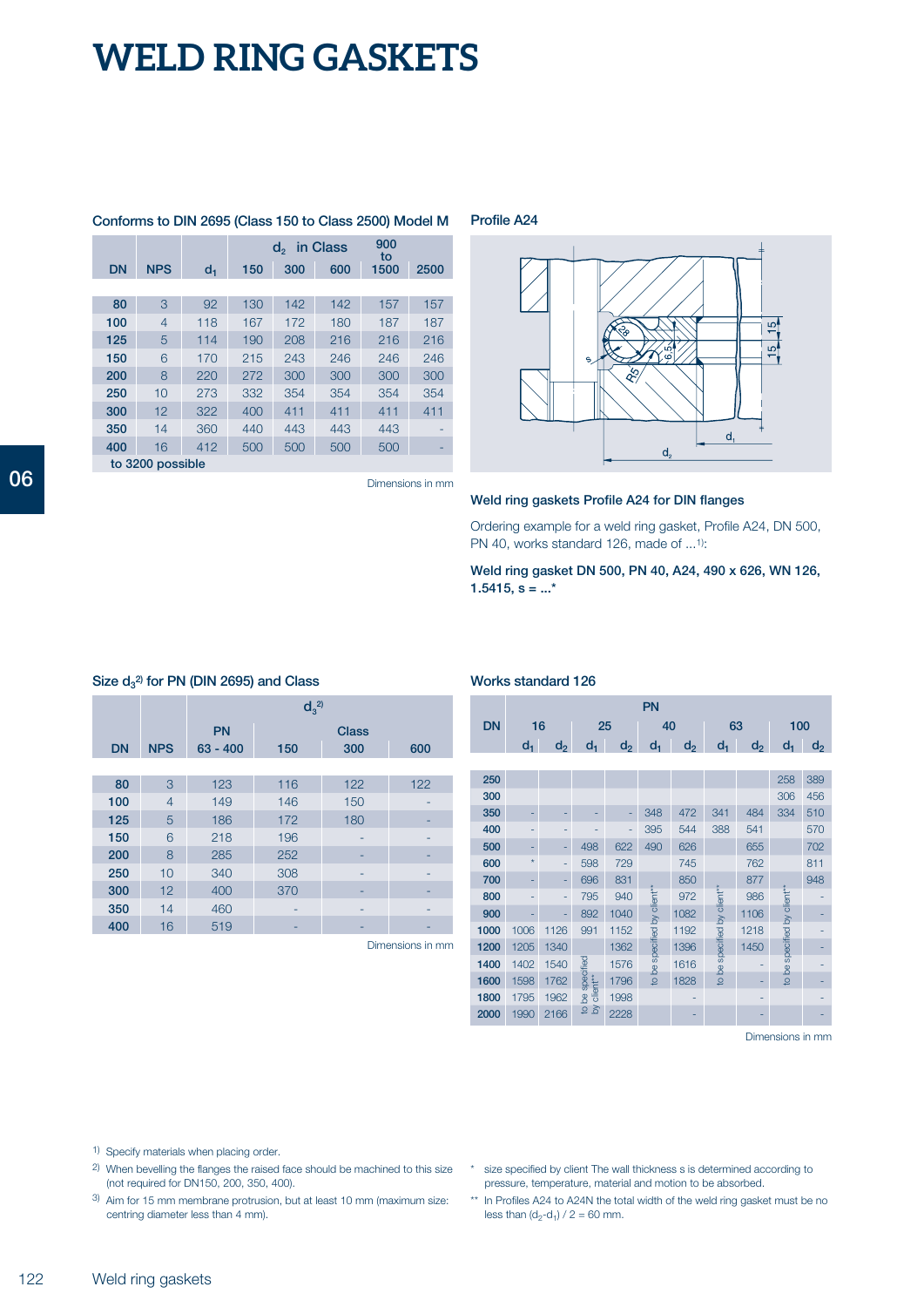### **Profile A22 und A23**



### **Weld ring gasket Profile A22\* and Profile A23 in accordance with DIN 2695-2002 for DIN flanges**

Ordering example for a weld ring gasket, Profile A22, DN 100, PN 60, conforming to DIN 2695-2002, made of ...1):

**Weld ring gasket, DN 100, PN 160, A22, DIN 2695-2002, 1.5415**

Each membrane weld ring gasket has two weld ring halves.

In order to successfully carry out the welding, the customer should check a) whether the raised face is being machined

- 
- b) whether a smooth flange is being used c) or whether the external diameter  $d_2$  is to be reduced other than
- in accordance with our works standard.
- 1) Specify material when placing order
- 2) At DN 10 and 15 only 4 mm
- Model "S" conforms to DIN 2695-2002

| Dimensions in accordance with DIN 2695-2002 for DIN flanges |       |                  |       |     |                |       |         |               |       |       |                          |       |                          |                |       |                 |               |       |     |                |                 |
|-------------------------------------------------------------|-------|------------------|-------|-----|----------------|-------|---------|---------------|-------|-------|--------------------------|-------|--------------------------|----------------|-------|-----------------|---------------|-------|-----|----------------|-----------------|
|                                                             |       | <b>PN 10 -40</b> |       |     | <b>PN 63</b>   |       |         | <b>PN 100</b> |       |       | <b>PN 160</b>            |       |                          | <b>PN 250</b>  |       |                 | <b>PN 320</b> |       |     | <b>PN 400</b>  |                 |
| <b>DN</b>                                                   | $d_1$ | $d_2$            | $d_3$ | d.  | d <sub>2</sub> | $d_3$ | $d_{1}$ | $d_2$         | $d_3$ | $d_1$ | d <sub>2</sub>           | $d_3$ | d <sub>1</sub>           | d <sub>2</sub> | $d_3$ | $d_1$           | $d_2$         | $d_3$ | d.  | d <sub>2</sub> | d,              |
|                                                             |       |                  |       |     |                |       |         |               |       |       |                          |       |                          |                |       |                 |               |       |     |                |                 |
| 10                                                          | 14    | 27               | 41    | 14  | 30             | 50    | 14      | 30            | 50    | 14    | 30                       | 50    | 12                       | 30             | 50    | 12              | 30            | 50    | 10  | 30             | 5C              |
| 15                                                          | 17    | 32               | 46    | 17  | 35             | 55    | 17      | 35            | 55    | 17    | 35                       | 55    | 16                       | 35             | 55    | 15 <sub>1</sub> | 35            | 55    | 17  | 40             | 6C              |
| 20                                                          | 22    | 38               | 58    | 21  | 48             | 68    | 21      | 48            | 68    |       |                          |       |                          |                |       |                 |               |       |     |                |                 |
| 25                                                          | 29    | 46               | 66    | 29  | 50             | 70    | 29      | 50            | 70    | 28    | 50                       | 70    | 27                       | 50             | 70    | 24              | 50            | 70    | 28  | 50             | 7C              |
| 32                                                          | 37    | 55               | 75    | 37  | 55             | 75    | 37      | 55            | 75    |       | $\overline{\phantom{a}}$ |       | $\overline{\phantom{a}}$ |                | -     |                 |               | ٠     |     |                |                 |
| 40                                                          | 43    | 60               | 80    | 43  | 60             | 80    | 43      | 60            | 80    | 41    | 60                       | 80    | 38                       | 60             | 80    | 36              | 60            | 80    | 40  | 80             | 10 <sup>c</sup> |
| 50                                                          | 55    | 75               | 95    | 55  | 75             | 95    | 54      | 75            | 95    | 52    | 75                       | 95    | 48                       | 80             | 100   | 48              | 90            | 110   | 51  | 90             | 11C             |
| 65                                                          | 70    | 90               | 110   | 70  | 90             | 110   | 69      | 90            | 110   | 66    | 90                       | 110   | 60                       | 100            | 120   | 67              | 110           | 130   | 70  | 120            | 14C             |
| 80                                                          | 83    | 105              | 125   | 82  | 105            | 125   | 81      | 105           | 125   | 76    | 105                      | 125   | 80                       | 115            | 135   | 77              | 125           | 145   | 79  | 130            | 15C             |
| 100                                                         | 107   | 125              | 145   | 106 | 125            | 145   | 104     | 125           | 145   | 98    | 125                      | 145   | 99                       | 135            | 155   | 101             | 145           | 165   | 95  | 150            | 17C             |
| 125                                                         | 132   | 150              | 170   | 131 | 150            | 170   | 127     | 150           | 170   | 120   | 160                      | 180   | 120                      | 160            | 180   | 128             | 172           | 192   | 134 | 188            | 208             |
| 150                                                         | 159   | 178              | 198   | 157 | 178            | 198   | 154     | 178           | 198   | 143   | 185                      | 205   | 143                      | 185            | 205   | 144             | 205           | 225   | 149 | 218            | 238             |
| 200                                                         | 207   | 235              | 255   | 205 | 235            | 255   | 199     | 235           | 255   | 187   | 230                      | 250   | 195                      | 255            | 275   | 185             | 255           | 275   | 193 | 285            | 305             |
| 250                                                         | 259   | 285              | 305   | 255 | 285            | 305   | 248     | 285           | 305   | 233   | 280                      | 300   | 235                      | 310            | 330   | 244             | 335           | 355   |     |                |                 |
| 300                                                         | 310   | 335              | 355   | 302 | 335            | 355   | 296     | 335           | 355   | 280   | 335                      | 355   | 244                      | 335            | 355   |                 |               | -     | -   |                |                 |

Dimensions in mm

|           |       | <b>PN 10</b> |       |       | <b>PN 16</b> |       |       | <b>PN 25</b> |       |       | <b>PN 40</b> |       |       | <b>PN 63</b> |       |       | <b>PN 100</b> |       |
|-----------|-------|--------------|-------|-------|--------------|-------|-------|--------------|-------|-------|--------------|-------|-------|--------------|-------|-------|---------------|-------|
| <b>DN</b> | $d_1$ | $d_2$        | $d_3$ | $d_1$ | $d_2$        | $d_3$ | $d_1$ | $d_2$        | $d_3$ | $d_1$ | $d_2$        | $d_3$ | $d_1$ | $d_2$        | $d_3$ | $d_1$ | $d_{2}$       | $d_3$ |
|           |       |              |       |       |              |       |       |              |       |       |              |       |       |              |       |       |               |       |
| 350       | 341   | 385          | 405   | 340   | 385          | 405   | 340   | 385          | 405   | 338   | 385          | 405   | 331   | 385          | 405   | 324   | 385           | 405   |
| 400       | 392   | 435          | 455   | 390   | 435          | 455   | 389   | 435          | 455   | 384   | 435          | 455   | 378   | 435          | 455   | 371   | 435           | 455   |
| 450       | 443   | 490          | 510   | 441   | 490          | 510   | 440   | 490          | 510   | 435   | 490          | 510   | ٠     | ٠            | ٠     | -     |               |       |
| 500       | 494   | 540          | 560   | 492   | 540          | 560   | 488   | 540          | 560   | 480   | 540          | 560   | 476   | 560          | 580   | 464   | 560           | 580   |
| 600       | 595   | 645          | 665   | 592   | 645          | 665   | 588   | 645          | 665   | 585   | 645          | 665   | 575   | 655          | 675   | 560   | 670           | 690   |
| 700       | 695   | 750          | 770   | 694   | 750          | 770   | 686   | 750          | 770   | 683   | 750          | 770   | 671   | 760          | 780   | 651   | 780           | 800   |
| 800       | 797   | 840          | 860   | 793   | 850          | 870   | 785   | 855          | 875   | 781   | 855          | 875   | 769   | 870          | 890   | ٠     |               |       |
| 900       | 894   | 945          | 965   | 894   | 945          | 965   | 882   | 960          | 980   | 880   | 960          | 980   | 864   | 975          | 995   |       |               |       |
| 1000      | 996   | 1045         | 1065  | 996   | 1045         | 1065  | 988   | 1055         | 1075  | 981   | 1060         | 1080  | 964   | 1085         | 1105  | ٠     | -             |       |
| 1200      | 198   | 1260         | 1280  | 1195  | 1260         | 1280  | 1188  | 1265         | 1285  | 1176  | 1275         | 1295  | 1156  | 1295         | 1315  |       |               |       |
| 1400      | 1396  | 1455         | 1475  | 1392  | 1460         | 1480  | 1385  | 1465         | 1485  | 1375  | 1475         | 1495  |       |              | ۰     | ۰     |               |       |
| 1600      | 1592  | 1665         | 1685  | 1588  | 1665         | 1685  | 1585  | 1665         | 1685  | 1570  | 1680         | 1700  |       |              |       |       |               |       |
| 1800      | 1790  | 1860         | 1880  | 1785  | 1865         | 1885  | 1780  | 1870         | 1890  |       |              | ۰     | ۰     | ۰            | ۰     | ۰     | ۰             |       |
| 2000      | 1984  | 2070         | 2090  | 1980  | 2070         | 2090  | 1975  | 2075         | 2095  |       |              |       |       |              |       |       |               |       |
| 2200      | 2184  | 2270         | 2290  | 2175  | 2275         | 2295  |       |              |       |       |              |       |       |              |       |       |               |       |
| 2400      | 2380  | 2470         | 2490  |       |              |       |       |              |       |       |              |       |       |              |       |       |               |       |
| 2600      | 2576  | 2675         | 2695  |       |              |       |       |              |       |       |              |       |       |              | ۰     |       |               |       |
| 2800      | 2776  | 2875         | 2895  |       |              |       |       |              |       |       |              |       |       |              |       |       |               |       |
| 3000      | 2972  | 3080         | 3100  |       |              |       |       |              |       |       |              |       |       |              |       |       |               |       |

Dimensions in mm

**06**

- Flanges compliant with the standard not available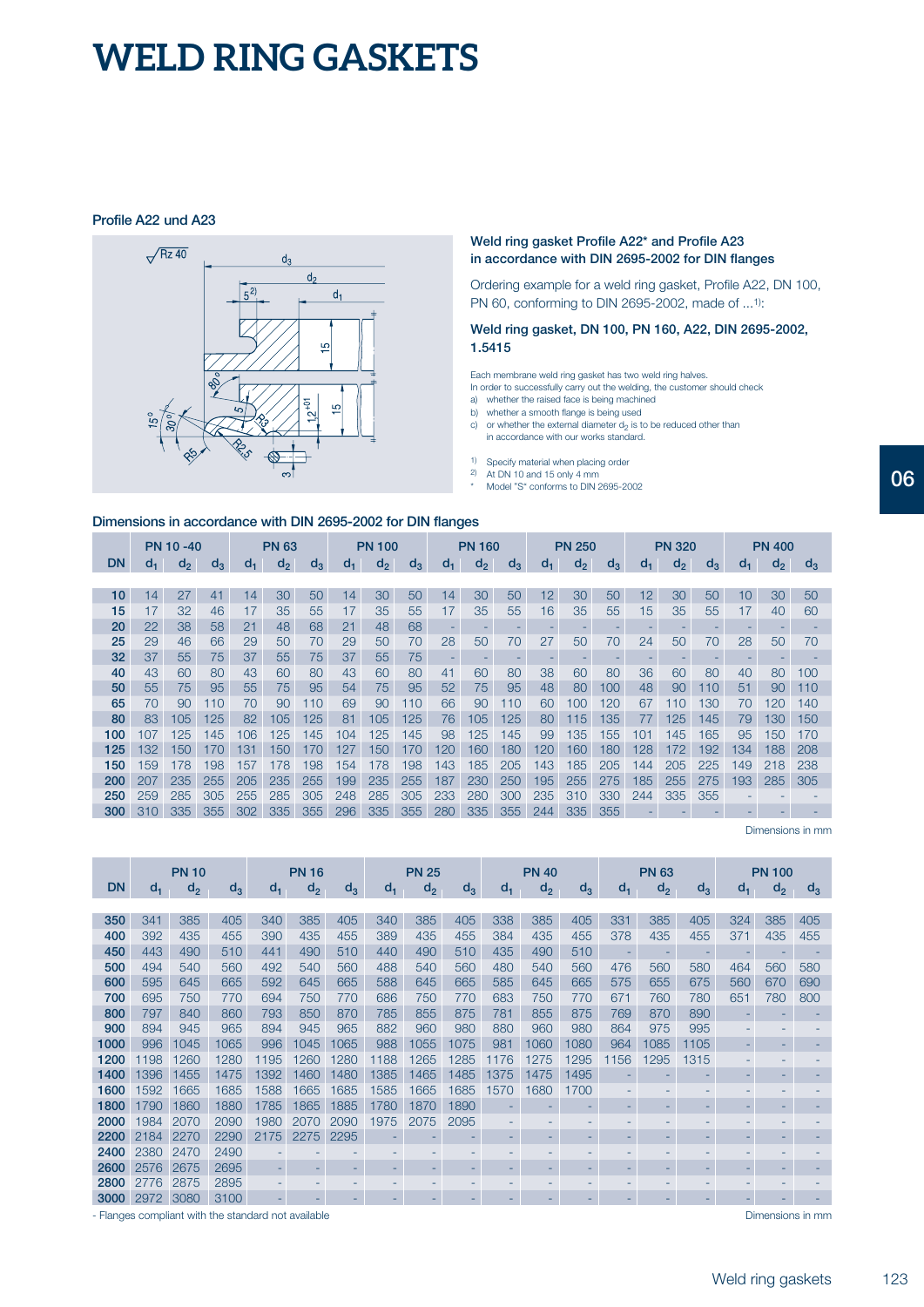### **Profile A22 und A23**



#### **Weld ring gasket Profile A22 and Profile A23 for DIN flanges**

Ordering example for a weld ring gasket, Profile A22, DN 100, PN 160, conforming to works standard 110, made of ...1):

#### **Weld ring gasket, DN 100, PN 160, A22, works standard 110, 1.5415**

Each membrane weld ring gasket has two weld ring halves.

In order to successfully carry out the welding, the customer should check a) whether the raised face is being machined b) whether a smooth flange is being used

- 
- c) or whether the external diameter  $d_2$  is to be reduced other than
- in accordance with our works standard.
- 1) Specify material when placing order
- 2) At DN 10 and 15 only 4 mm

# 

| Dimensions in accordance with works standard 110 for DIN flanges |  |  |  |  |  |  |
|------------------------------------------------------------------|--|--|--|--|--|--|
|------------------------------------------------------------------|--|--|--|--|--|--|

|                  |       | <b>PN 10 -40</b> |       |         | <b>PN 63</b>   |       |       | <b>PN 100</b> |       |       | <b>PN 160</b> |       |         | <b>PN 250</b> |       |       | <b>PN 320</b>  |       |         | <b>PN 400</b> |       |
|------------------|-------|------------------|-------|---------|----------------|-------|-------|---------------|-------|-------|---------------|-------|---------|---------------|-------|-------|----------------|-------|---------|---------------|-------|
| <b>DN</b>        | d-    | $d_2$            | $d_3$ | $d_{1}$ | d <sub>2</sub> | $d_3$ | d.    | $d_2$         | $d_3$ | d-    | $d_2$         | $d_3$ | $d_{1}$ | $d_2$         | $d_3$ | d-    | d <sub>2</sub> | $d_3$ | $d_{1}$ | $d_2$         | $d_3$ |
|                  |       |                  |       |         |                |       |       |               |       |       |               |       |         |               |       |       |                |       |         |               |       |
| 10               | 13,6  | 27               | 41    | 13,6    | 30             | 50    | 13,6  | 30            | 50    | 13,6  | 30            | 50    | 12,0    | 30            | 50    | 12,0  | 30             | 50    | 10,0    | 30            | 50    |
| 15               | 17,3  | 32               | 46    | 17,3    | 35             | 55    | 17,3  | 35            | 55    | 17,3  | 35            | 55    | 16,1    | 35            | 55    | 14,9  | 35             | 55    | 16,9    | 40            | 60    |
| 20               | 22,3  | 38               | 58    |         |                |       |       | -             |       |       |               |       |         |               |       |       |                |       |         |               |       |
| 25               | 28,5  | 46               | 66    | 28,5    | 50             | 70    | 28,5  | 50            | 70    | 27,9  | 50            | 70    | 26,5    | 50            | 70    | 23,7  | 50             | 70    | 28,2    | 50            | 70    |
| 32               | 37,2  | 55               | 75    | 37,2    | 55             | 75    | 37,2  | 55            | 75    |       |               |       |         |               |       |       |                |       |         |               |       |
| 40               | 43,1  | 60               | 80    | 42,5    | 60             | 80    | 42,5  | 60            | 80    | 41,1  | 60            | 80    | 38,3    | 60            | 80    | 35,7  | 60             | 80    | 40,3    | 80            | 100   |
| 50               | 54,5  | 75               | 95    | 54,5    | 75             | 95    | 53,9  | 75            | 95    | 52,3  | 75            | 95    | 47,7    | 80            | 100   | 47,5  | 90             | 110   | 51,1    | 90            | 110   |
| 65               | 70.3  | 90               | 110   | 69,7    | 90             | 110   | 68,9  | 90            | 110   | 66,1  | 90            | 110   | 60,1    | 100           | 120   | 66,9  | 110            | 130   | 69,6    | 120           | 140   |
| 80               | 82,5  | 105              | 125   | 81,7    | 105            | 125   | 80,9  | 105           | 125   | 76,3  | 105           | 125   | 79,6    | 115           | 135   | 76,6  | 125            | 145   | 79,3    | 130           | 150   |
| 100              | 107.1 | 125              | 145   | 106.3   | 125            | 145   | 104,3 | 125           | 145   | 98,3  | 125           | 145   | 98,6    | 135           | 155   | 101,0 | 145            | 165   | 95,3    | 150           | 170   |
| 125              | 131,7 | 150              | 170   | 130,7   | 150            | 170   | 127,1 | 150           | 170   | 119,7 | 160           | 180   | 120,4   | 160           | 180   | 128,3 | 172            | 192   | 133,7   | 188           | 208   |
| 150              | 159.3 | 178              | 198   | 157.1   | 178            | 198   | 154.1 | 178           | 198   | 143,3 | 185           | 205   | 142,8   | 185           | 205   | 143.7 | 205            | 225   | 149.1   | 218           | 238   |
| 200              | 206.5 | 235              | 255   | 204.9   | 235            | 255   | 199,1 | 235           | 255   | 187.1 | 230           | 250   | 194,5   | 255           | 275   | 184,5 | 255            | 275   | 193.0   | 285           | 305   |
| 250              | 258.8 | 285              | 305   | 255.4   | 285            | 305   | 248.0 | 285           | 305   | 233.0 | 280           | 300   | 234,5   | 310           | 330   | 243.9 | 335            | 355   |         |               |       |
| 300 <sub>1</sub> | 309.7 | 335              | 355   | 301.9   | 335            | 355   | 295,5 | 335           | 355   | 279.5 | 335           | 355   | 244.0   | 335           | 355   |       |                |       |         |               |       |

Dimensions in mm

|           |       | <b>PN 10</b> |       |       | <b>PN 16</b> |       |       | <b>PN 25</b>   |       |       | <b>PN 40</b> |       |       | <b>PN 63</b>   |       |       | <b>PN 100</b> |       |
|-----------|-------|--------------|-------|-------|--------------|-------|-------|----------------|-------|-------|--------------|-------|-------|----------------|-------|-------|---------------|-------|
| <b>DN</b> | $d_1$ | $d_2$        | $d_3$ | $d_1$ | $d_2$        | $d_3$ | $d_1$ | d <sub>2</sub> | $d_3$ | $d_1$ | $d_2$        | $d_3$ | $d_1$ | d <sub>2</sub> | $d_3$ | d.    | $d_2$         | $d_3$ |
|           |       |              |       |       |              |       |       |                |       |       |              |       |       |                |       |       |               |       |
| 350       | 341,4 | 385          | 405   | 339,6 | 385          | 405   | 339,6 | 385            | 405   | 338,0 | 385          | 405   | 330,6 | 385            | 405   | 323,6 | 385           | 405   |
| 400       | 392,2 | 435          | 455   | 390,4 | 435          | 455   | 388,6 | 435            | 455   | 384,4 | 435          | 455   | 378   | 435            | 455   | 371,4 | 435           | 455   |
| 450       | 443   | 490          | 510   | 441,2 | 490          | 510   | 439,6 | 490            | 510   | 435,2 | 490          | 510   | ٠     | ۰              |       |       |               |       |
| 500       | 493.2 | 540          | 560   | 492   | 540          | 560   | 488   | 540            | 560   | 479,6 | 540          | 560   | 476   | 560            | 580   | 464   | 560           | 580   |
| 600       | 595,4 | 645          | 665   | 592   | 645          | 665   | 587,6 | 645            | 665   | 585   | 645          | 665   | 575   | 655            | 675   | 560   | 670           | 690   |
| 700       | 695.2 | 750          | 770   | 693,6 | 750          | 770   | 686,2 | 750            | 770   | 683   | 750          | 770   | 671   | 760            | 780   | 651   | 780           | 800   |
| 800       | 797   | 840          | 860   | 793   | 850          | 870   | 784,6 | 855            | 875   | 781   | 855          | 875   | 769   | 870            | 890   |       |               |       |
| 900       | 894   | 945          | 965   | 894   | 945          | 965   | 882   | 960            | 980   | 880   | 960          | 980   | 864   | 975            | 995   |       |               |       |
| 1000      | 996   | 1045         | 1065  | 996   | 1045         | 1065  | 988   | 1055           | 1075  | 981   | 1060         | 1080  | 964   | 1085           | 1105  |       | -             |       |
| 1200      | 1198  | 1260         | 1280  | 1195  | 1260         | 1280  | 1188  | 1265           | 1285  | 1176  | 1275         | 1295  | 1156  | 1295           | 1315  |       |               |       |
| 1400      | 1396  | 1455         | 1475  | 1392  | 1460         | 1480  | 1385  | 1465           | 1485  | 1375  | 1475         | 1495  |       |                |       |       |               |       |
| 1600      | 1592  | 1665         | 1685  | 1588  | 1665         | 1685  | 1585  | 1665           | 1685  | 1570  | 1680         | 1700  |       |                |       |       |               |       |
| 1800      | 1790  | 1860         | 1880  | 1785  | 1865         | 1885  | 1780  | 1870           | 1890  |       |              |       |       |                |       |       |               |       |
| 2000      | 1984  | 2070         | 2090  | 1980  | 2070         | 2090  | 1975  | 2075           | 2095  |       |              |       |       |                |       |       |               |       |
| 2200      | 2184  | 2270         | 2290  | 2175  | 2275         | 2295  |       | ۰              | ٠     | ۰     | ۰            | -     | ۰     |                |       |       |               |       |
| 2400      | 2380  | 2470         | 2490  |       |              |       | ٠     | ۰              | ۰     | -     |              |       |       |                |       |       |               |       |
| 2600      | 2576  | 2675         | 2695  |       |              | ٠     | ۰     | ٠              | ٠     | ٠     | -            |       | -     |                |       |       |               |       |
| 2800      | 2776  | 2875         | 2895  |       |              |       |       |                |       |       |              |       |       |                |       |       |               |       |
| 3000      | 2972  | 3080         | 3100  |       |              |       |       |                |       |       |              |       |       |                |       |       |               |       |

- Flanges compliant with the standard not available

Dimensions in mm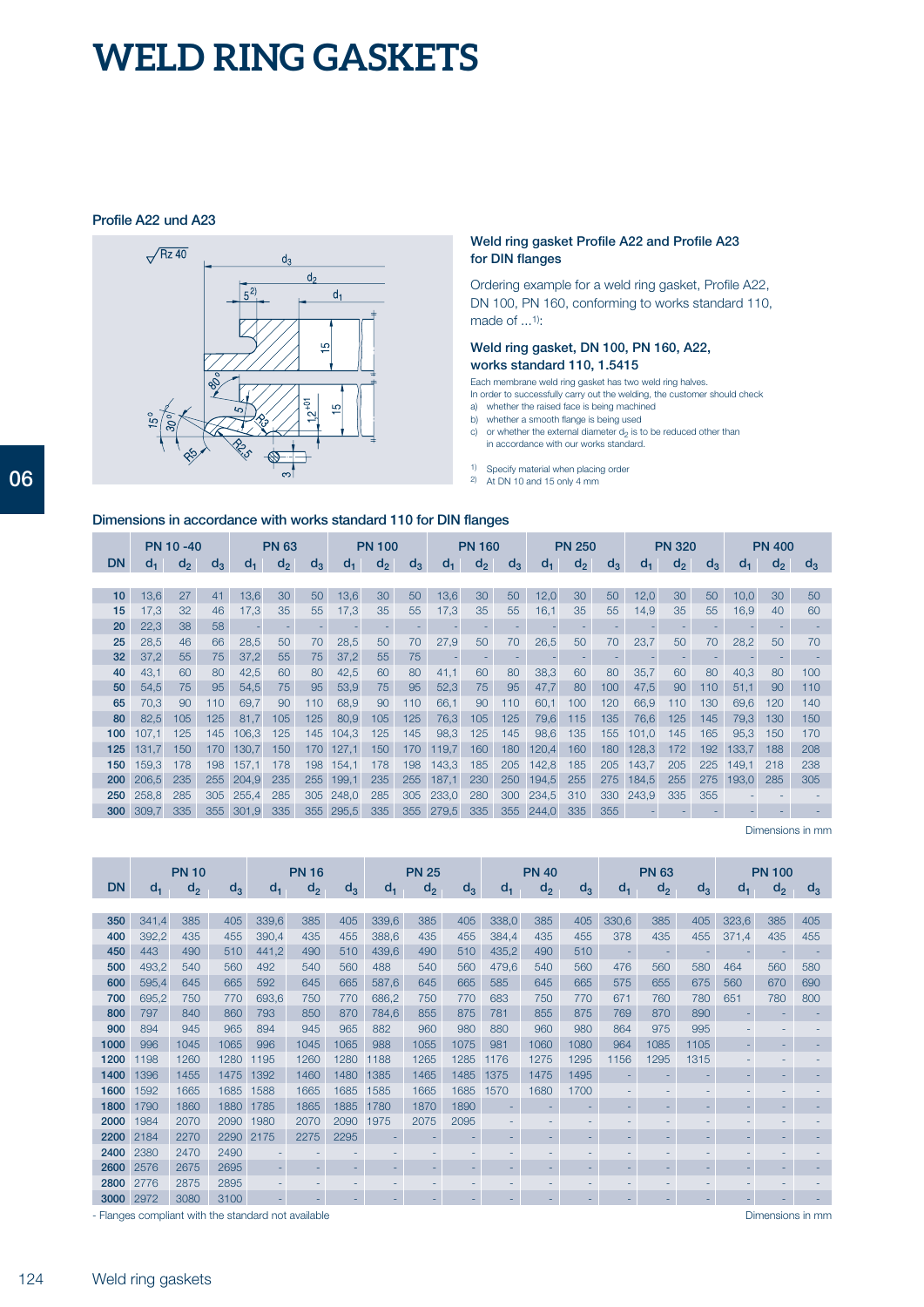### **Profile A22 und A23**



#### **Weld ring gasket Profile A22\* and A23 for ANSI flanges**

Ordering example for a weld ring gasket, Profile A22, NPS 3, Class 900, made of ...1):

**Weld ring gasket A22, NPS 3, Class 900, WN 111, 1.5415**

\* Model "S" conforms to DIN 2695-2002

#### **In accordance with 2695-2002 for ANSI flanges**

|           |                |         |                  |       | <b>Class</b> |       |       |                  |
|-----------|----------------|---------|------------------|-------|--------------|-------|-------|------------------|
|           |                | $150 -$ | $d_1$<br>$400 -$ | 1500- | $d_2$        | $d_3$ | $d_2$ | $d_3$<br>$300 -$ |
| <b>DN</b> | <b>NPS</b>     | 300     | 900              | 2500  | 150          |       |       | 2500             |
|           |                |         |                  |       |              |       |       |                  |
| 15        | $\frac{1}{2}$  | 16      | 14               | 6     | 29           | 45    | 29    | 45               |
| 20        | $\frac{3}{4}$  | 21      | 19               | 11    | 33           | 53    | 33    | 53               |
| 25        | 1              | 27      | 24               | 15    | 42           | 62    | 42    | 62               |
| 32        | $1\frac{1}{4}$ | 35      | 33               | 23    | 52           | 72    | 55    | 75               |
| 40        | 1 <sub>2</sub> | 41      | 38               | 28    | 60           | 80    | 64    | 84               |
| 50        | $\overline{2}$ | 53      | 49               | 38    | 75           | 95    | 83    | 103              |
| 65        | $2\frac{1}{2}$ | 63      | 59               | 45    | 96           | 116   | 96    | 116              |
| 80        | 3              | 78      | 74               | 58    | 105          | 125   | 118   | 138              |
| 100       | 4              | 102     | 97               | 80    | 148          | 168   | 148   | 168              |
| 125       | 5              | 128     | 122              | 103   | 160          | 180   | 177   | 197              |
| 150       | 6              | 154     | 146              | 124   | 185          | 205   | 207   | 227              |
| 200       | 8              | 203     | 194              | 174   | 240          | 260   | 261   | 281              |
| 250       | 10             | 255     | 248              | 222   | 295          | 315   | 315   | 335              |
| 300       | 12             | 305     | 298              | 273   | 372          | 392   | 372   | 392              |
| 350       | 14             | 337     | 330              | 305   | 404          | 424   | 404   | 424              |
| 400       | 16             | 387     | 381              | 356   | 461          | 481   | 461   | 481              |
| 450       | 18             | 438     | 432              | 406   | 525          | 545   | 525   | 545              |
| 500       | 20             | 499     | 483              | 457   | 575          | 595   | 575   | 595              |
| 600       | 24             | 591     | 584              | 559   | 683          | 703   | 683   | 703              |

### **Works standard 111 for ANSI flanges**

| <b>DN</b> | <b>NPS</b>     | $150 -$<br>300 | $d_1$<br>400-<br>900 | 1500-<br>2500 | <b>Class</b><br>d, | $d_3$<br>150 | $d_2$<br>$d_3$<br>$300 -$<br>2500 |     |  |  |  |  |
|-----------|----------------|----------------|----------------------|---------------|--------------------|--------------|-----------------------------------|-----|--|--|--|--|
|           |                |                |                      |               |                    |              |                                   |     |  |  |  |  |
| 15        | $\frac{1}{2}$  | 15,7           | 14,0                 | 6,4           | 29                 | 45           | 29                                | 45  |  |  |  |  |
| 20        | $\frac{3}{4}$  | 20,8           | 18,8                 | 11,0          | 33                 | 53           | 33                                | 53  |  |  |  |  |
| 25        | 1              | 26,7           | 24,4                 | 15,2          | 42                 | 62           | 42                                | 62  |  |  |  |  |
| 32        | $1\frac{1}{4}$ | 35,1           | 32,5                 | 22,8          | 52                 | 72           | 55                                | 75  |  |  |  |  |
| 40        | $1\frac{1}{2}$ | 40,9           | 38,1                 | 27,9          | 60                 | 80           | 64                                | 84  |  |  |  |  |
| 50        | $\overline{2}$ | 52,6           | 49,3                 | 38,2          | 75                 | 95           | 83                                | 103 |  |  |  |  |
| 65        | $2\frac{1}{2}$ | 62,7           | 58,9                 | 45,0          | 96                 | 116          | 96                                | 116 |  |  |  |  |
| 80        | 3              | 78,0           | 73,7                 | 58,4          | 105                | 125          | 118                               | 138 |  |  |  |  |
| 100       | 4              | 102,4          | 97,3                 | 80,1          | 148                | 168          | 148                               | 168 |  |  |  |  |
| 125       | 5              | 128,3          | 122,2                | 103,2         | 160                | 180          | 177                               | 197 |  |  |  |  |
| 150       | 6              | 154,2          | 146,3                | 124,4         | 185                | 205          | 207                               | 227 |  |  |  |  |
| 200       | 8              | 202,7          | 193,8                | 174,6         | 240                | 260          | 261                               | 281 |  |  |  |  |
| 250       | 10             | 254,5          | 247,6                | 222,3         | 295                | 315          | 315                               | 335 |  |  |  |  |
| 300       | 12             | 304,8          | 298,4                | 273,1         | 372                | 392          | 372                               | 392 |  |  |  |  |
| 350       | 14             | 336,6          | 330,2                | 304,8         | 404                | 424          | 404                               | 424 |  |  |  |  |
| 400       | 16             | 387,3          | 381,0                | 355,6         | 461                | 481          | 461                               | 481 |  |  |  |  |
| 450       | 18             | 438,1          | 431,8                | 406,4         | 525                | 545          | 525                               | 545 |  |  |  |  |
| 500       | 20             | 488,9          | 482,6                | 457,2         | 575                | 595          | 575                               | 595 |  |  |  |  |
| 600       | 24             | 590,5          | 584,2                | 558,8         | 683                | 703          | 683                               | 703 |  |  |  |  |
|           |                |                |                      |               |                    |              |                                   |     |  |  |  |  |

Dimensions in mm

Dimensions in mm

1) Specify material when placing order

2) At NPS ½ and NPS ¾ only 4 mm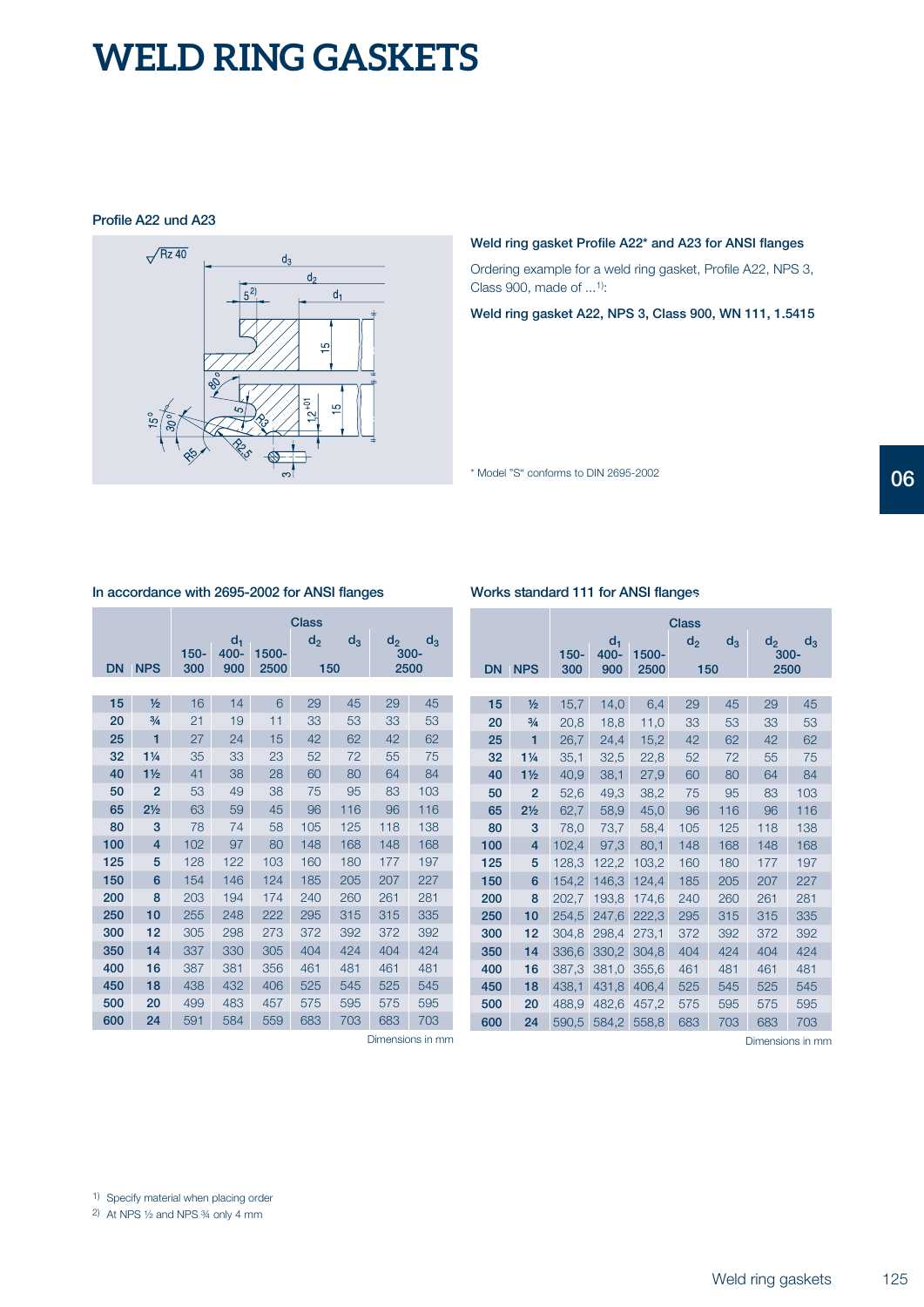**Profile A22 and A23**



**Weld ring gasket Profile A22 and Profile A23 for flanges in accordance with ASME B16.47 Series A**

Ordering example for a weld ring gasket, Profile A22, NPS 30, Class 150, made of ...1):

**Weld ring gasket A22, NPS 30, Class 150, WN 143, 1.5415**

### **Works standard 143 for ASME B16.47 Series A flanges**

| <b>NPS</b> | Class 150 - 300 |                |        |        | Class 400 - 600 |        | Class 900 |                |        |  |
|------------|-----------------|----------------|--------|--------|-----------------|--------|-----------|----------------|--------|--|
|            | $d_1$           | d <sub>2</sub> | $d_3$  | $d_1$  | d <sub>2</sub>  | $d_3$  | $d_1$     | d <sub>2</sub> | $d_3$  |  |
|            |                 |                |        |        |                 |        |           |                |        |  |
| 26         | 641,4           | 695,8          | 715,8  | 635,0  | 695,8           | 715,8  | 622,4     | 708,4          | 728,4  |  |
| 28         | 692,2           | 746,6          | 766,6  | 685,8  | 746,6           | 766,6  | 673.2     | 759,2          | 779,2  |  |
| 30         | 743,0           | 797,4          | 817,4  | 736,6  | 797,4           | 817,4  | 724,0     | 810,0          | 830,0  |  |
| 32         | 793,8           | 848,2          | 868,2  | 787,4  | 848,2           | 868,2  | 774,8     | 860,8          | 880,8  |  |
| 34         | 844,6           | 899,0          | 919,0  | 838,2  | 899,0           | 919,0  | 825,6     | 911,6          | 931,6  |  |
| 36         | 895,4           | 949.8          | 969,8  | 889,0  | 949,8           | 969.8  | 876.4     | 962,4          | 982,4  |  |
| 38         | 946,2           | 1000,6         | 1020,6 | 939,8  | 1000,6          | 1020,6 | 927,2     | 1013,0         | 1033,0 |  |
| 40         | 997,0           | 1051,4         | 1071,4 | 990,6  | 1051,4          | 1071,4 | 978,0     | 1064,0         | 1084,0 |  |
| 42         | 1047,8          | 1102,4         | 1122,2 | 1041,4 | 1102,4          | 1122,2 | 1028,8    | 1114,8         | 1134,8 |  |
| 44         | 1098,6          | 1153,0         | 1173,0 | 1092,2 | 1153,0          | 1173,0 | 1079,6    | 1165,6         | 1185,6 |  |
| 46         | 1149.4          | 1203.8         | 1223,8 | 1143.0 | 1203,8          | 1223,8 | 1130.4    | 1216.4         | 1236,4 |  |
| 48         | 1200,2          | 1254,6         | 1274,6 | 1193,8 | 1254,6          | 1274,6 | 1181,2    | 1267,2         | 1287,2 |  |
| 50         | 1251,0          | 1305,4         | 1325,4 | 1244,6 | 1305,4          | 1325,4 |           |                |        |  |
| 52         | 1301,8          | 1356,2         | 1376,2 | 1295,4 | 1356,2          | 1376,2 |           |                |        |  |
| 54         | 1352,6          | 1407.0         | 1427,0 | 1346.2 | 1407,0          | 1427,0 |           |                |        |  |
| 56         | 1403,4          | 1457,8         | 1477,8 | 1397,0 | 1457,8          | 1477,8 |           |                |        |  |
| 58         | 1454,2          | 1508,6         | 1528,6 | 1447,8 | 1508,6          | 1528,6 |           |                |        |  |
| 60         | 1505,0          | 1559,4         | 1579,4 | 1498,6 | 1559,4          | 1579,4 |           |                |        |  |

- Flanges compliant with the standard not available and the standard problem in the standard not available problem in mm and the standard not available and the standard not available and the standard not available and the

1) Specify material when placing order

Each membrane weld ring gasket has two weld ring halves.

All measurements are recommendations and should be checked by the client.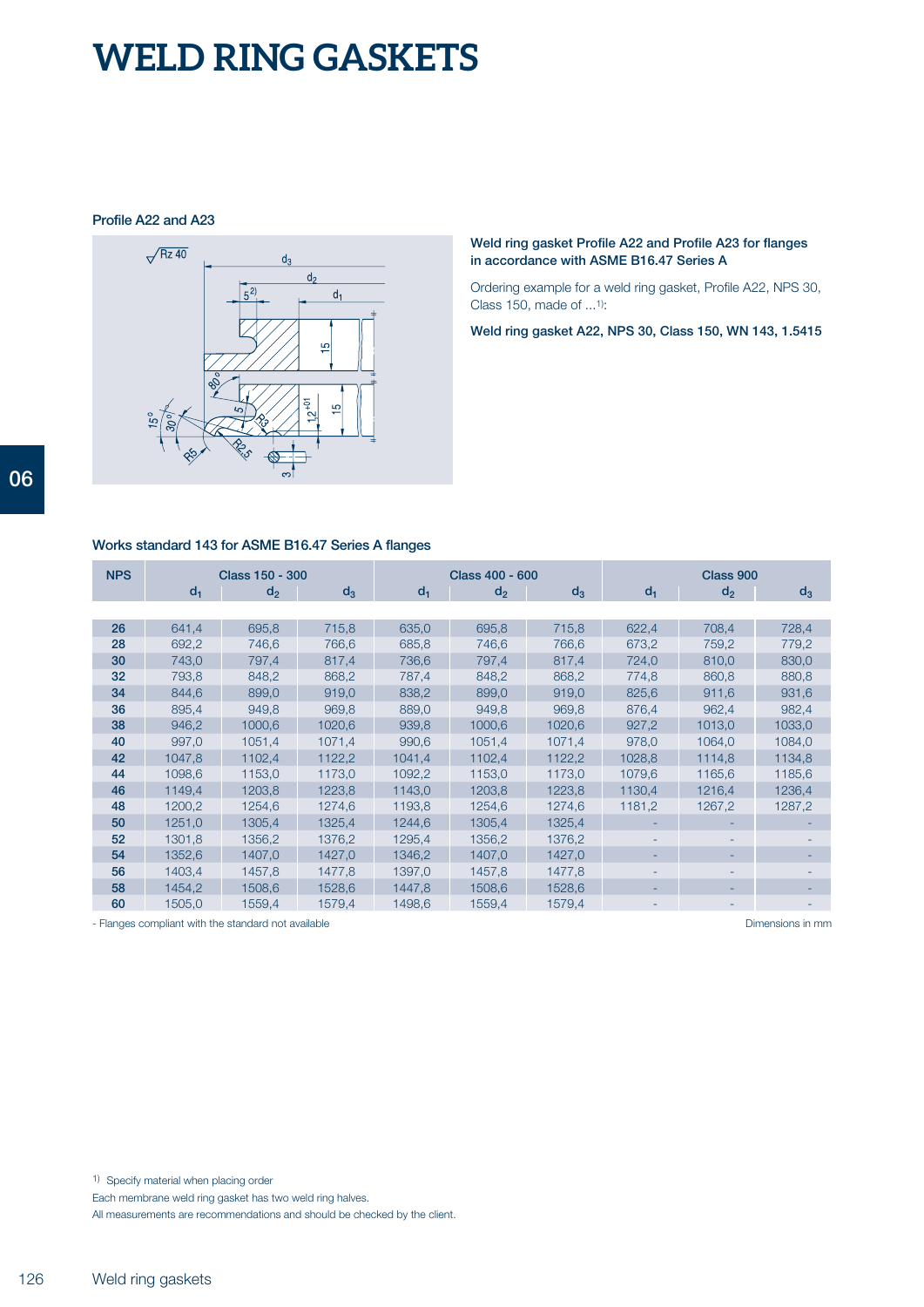#### **Profile A22N**



#### **Weld ring gasket Profile A22N and Profile A23N for DIN flanges**

Ordering example for a weld ring gasket, Profile A22N, DN 100, PN 6, with a grooved profile gasket Profile B27A, conform to works standard 134, made of ...1):

**Weld ring gasket, DN 100, PN 16, A22N, B27A, 1.4541 / graphite, WN 134**

#### **Profile A23N**



- \* Turning in depth t 4 mm only In order to successfully carry out the welding, the customer should check:
- a) whether the raised face is being machined
- b) whether a smooth flange is being used
- c) or whether the external diameter  $d_3$  is to be reduced other than in accordance with our works standard.

|           |       |       |       | Groove<br>measurement |                | Groove<br>width | Gasket<br>width |       | Grooved<br>gasket |
|-----------|-------|-------|-------|-----------------------|----------------|-----------------|-----------------|-------|-------------------|
| <b>DN</b> | $d_1$ | $d_2$ | $d_3$ | $d_4$                 | d <sub>5</sub> |                 |                 | $d_6$ | $d_7$             |
|           |       |       |       |                       |                |                 |                 |       |                   |
| $32*$     | 37,2  | 65    | 79    | 40,0                  | 54             | 7,0             | 6,0             | 41    | 53                |
| 40*       | 43,1  | 71    | 85    | 46,0                  | 60             | 7,0             | 6,0             | 47    | 59                |
| $50*$     | 54,5  | 84    | 98    | 59,0                  | 73             | 7,0             | 6,0             | 60    | 72                |
| $65*$     | 70,3  | 101   | 115   | 74,6                  | 90             | 7,7             | 6,5             | 76    | 89                |
| 80        | 82,5  | 115   | 135   | 86,6                  | 102            | 7,7             | 6,5             | 88    | 101               |
| $100*$    | 107,1 | 141   | 155   | 111,4                 | 128            | 8,3             | 7,0             | 113   | 127               |
| $125*$    | 131,7 | 166   | 180   | 136,4                 | 153            | 8,3             | 7,0             | 138   | 152               |
| $150*$    | 159.3 | 196   | 210   | 165,2                 | 183            | 8.9             | 7,5             | 167   | 182               |
| $(175)^*$ | 182.9 | 223   | 237   | 189,0                 | 209            | 10,0            | 8.5             | 191   | 208               |
| 200*      | 207,3 | 246   | 260   | 212,0                 | 232            | 10,0            | 8,5             | 214   | 231               |
| 250       | 260.4 | 299   | 315   | 264,0                 | 285            | 10,5            | 9,0             | 266   | 284               |
| 300       | 309,7 | 354   | 370   | 314,6                 | 338            | 11,7            | 10,0            | 317   | 337               |
| 350       | 341.4 | 390   | 410   | 348,6                 | 372            | 11,7            | 10,0            | 351   | 371               |
| 400       | 392.2 | 445   | 465   | 401.2                 | 427            | 12,9            | 11,0            | 404   | 426               |
| (450)     | 443,0 | 500   | 520   | 453,0                 | 481            | 14,0            | 12,0            | 456   | 480               |
| 500       | 493,8 | 555   | 575   | 506,0                 | 534            | 14,0            | 12,0            | 509   | 533               |
| 600       | 595,4 | 660   | 680   | 608,0                 | 638            | 15,0            | 13,0            | 611   | 637               |
| 700       | 695,2 | 770   | 790   | 710,2                 | 745            | 17,4            | 15,0            | 714   | 744               |
| 800       | 797,0 | 875   | 895   | 813,0                 | 850            | 18,5            | 16,0            | 817   | 849               |
| 900       | 894,0 | 970   | 990   | 908,0                 | 945            | 18,5            | 16,0            | 912   | 944               |
| 1000      | 996,0 | 1075  | 1095  | 1012,0                | 1049           | 18,5            | 16,0            | 1016  | 1048              |

- Flanges compliant with the standard not available Dimensions in mm Dimensions in mm Dimensions in mm

### **Works standard 134, PN 10 Works standard 134, PN 16**

|           |       |                |       | Groove<br>measurement |       | Groove<br>width | Gasket<br>width | Grooved<br>gasket |                |
|-----------|-------|----------------|-------|-----------------------|-------|-----------------|-----------------|-------------------|----------------|
| <b>DN</b> | $d_1$ | d <sub>2</sub> | $d_3$ | $d_4$                 | $d_5$ |                 |                 | $d_{6}$           | d <sub>7</sub> |
|           |       |                |       |                       |       |                 |                 |                   |                |
| $32*$     | 37,2  | 65             | 79    | 40,0                  | 54    | 7,0             | 6,0             | 41                | 53             |
| 40*       | 43,1  | 71             | 85    | 46,0                  | 60    | 7,0             | 6,0             | 47                | 59             |
| $50*$     | 54,5  | 84             | 98    | 59,0                  | 73    | 7,0             | 6,0             | 60                | 72             |
| $65*$     | 70,3  | 101            | 115   | 74,6                  | 90    | 7,7             | 6,5             | 76                | 89             |
| 80        | 82,5  | 115            | 135   | 86,6                  | 102   | 7.7             | 6,5             | 88                | 101            |
| $100*$    | 107.1 | 141            | 155   | 111,4                 | 128   | 8.3             | 7,0             | 113               | 127            |
| $125*$    | 131,7 | 166            | 180   | 136,4                 | 153   | 8.3             | 7,0             | 138               | 152            |
| $150*$    | 159.3 | 196            | 210   | 165.2                 | 183   | 8.9             | 7,5             | 167               | 182            |
| $(175)^*$ | 182.9 | 223            | 237   | 189,0                 | 209   | 10,0            | 8,5             | 191               | 208            |
| 200*      | 207,3 | 246            | 260   | 212,0                 | 232   | 10,0            | 8,5             | 214               | 231            |
| 250       | 260.4 | 299            | 315   | 264.0                 | 285   | 10,5            | 9,0             | 266               | 284            |
| 300       | 309,7 | 354            | 370   | 314,6                 | 338   | 11,7            | 10,0            | 317               | 337            |
| 350       | 339,6 | 390            | 410   | 348.6                 | 372   | 11,7            | 10.0            | 351               | 371            |
| 400       | 390.4 | 445            | 465   | 401,2                 | 427   | 12,9            | 11.0            | 404               | 426            |
| (450)     |       |                |       |                       |       |                 |                 |                   |                |
| 500       | 492,0 | 555            | 575   | 506,0                 | 534   | 14,0            | 12,0            | 509               | 533            |
| 600       | 592.4 | 660            | 680   | 608,0                 | 638   | 15,0            | 13,0            | 611               | 637            |
| 700       | 693,4 | 770            | 790   | 710,2                 | 745   | 17,4            | 15,0            | 714               | 744            |
| 800       | 793.0 | 875            | 895   | 813.0                 | 850   | 18.5            | 16,0            | 817               | 849            |
| 900       | 894.0 | 970            | 990   | 908.0                 | 945   | 18.5            | 16,0            | 912               | 944            |
| 1000      | 996,0 | 1075           | 1095  | 1012.0                | 1049  | 18,5            | 16,0            | 1016              | 1048           |

1) Specify material when placing order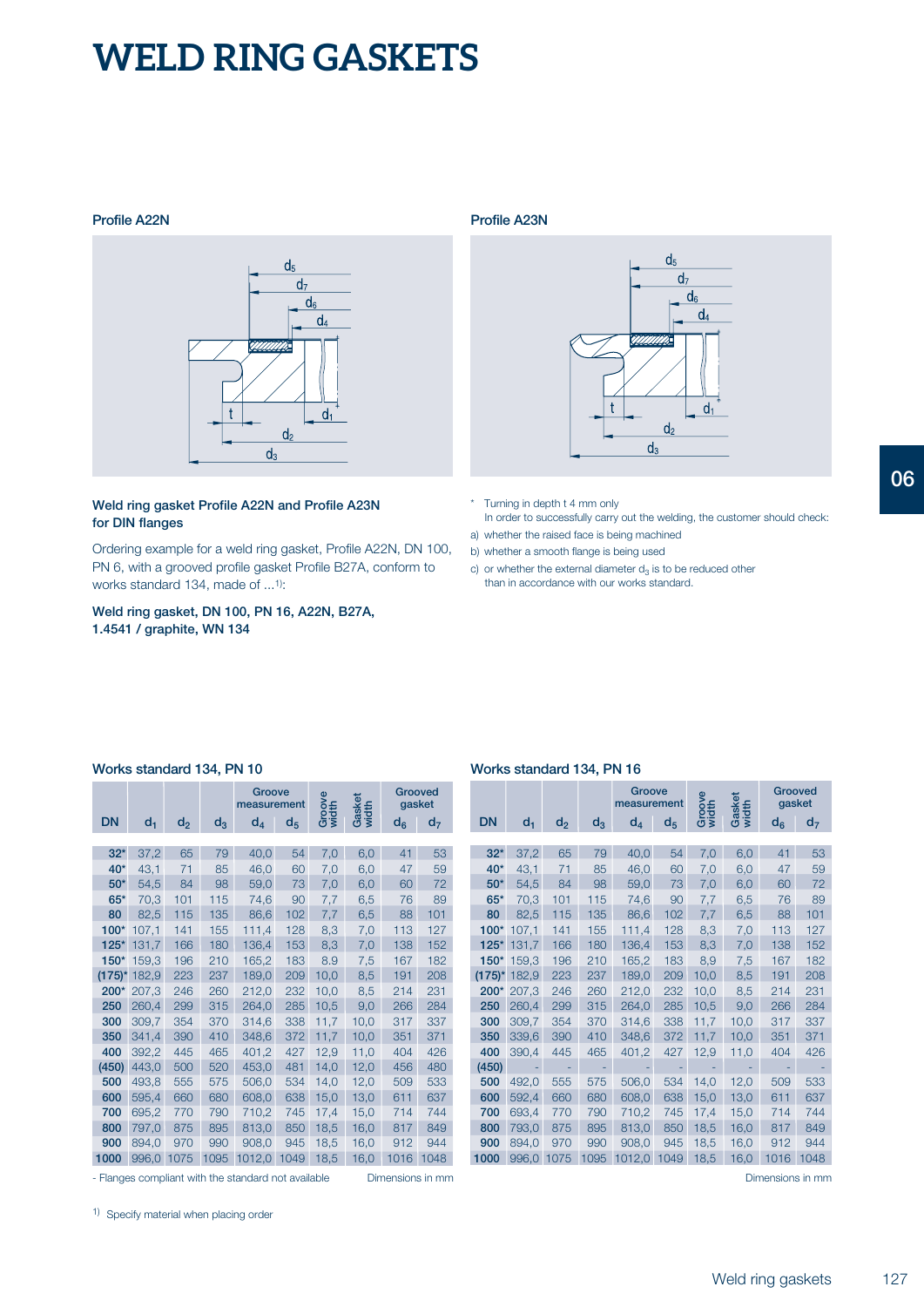### **Works standard 134, PN 25 Works standard 134, PN 40**

|           |       |       |       |        | Groove<br>measurement | Groove<br>width | Gasket<br>width          |       | Grooved<br>gasket |
|-----------|-------|-------|-------|--------|-----------------------|-----------------|--------------------------|-------|-------------------|
| <b>DN</b> | $d_1$ | $d_2$ | $d_3$ | $d_4$  | d <sub>5</sub>        |                 |                          | $d_6$ | $d_7$             |
|           |       |       |       |        |                       |                 |                          |       |                   |
| $32*$     | 37,2  | 65    | 79    | 40,0   | 54                    | 7,0             | 6,0                      | 41    | 53                |
| $40*$     | 43,1  | 71    | 85    | 46,0   | 60                    | 7,0             | 6,0                      | 47    | 59                |
| $50*$     | 54,5  | 84    | 98    | 59,0   | 73                    | 7,0             | 6,0                      | 60    | 72                |
| $65*$     | 70,3  | 101   | 115   | 74,6   | 90                    | 7,7             | 6,5                      | 76    | 89                |
| 80        | 82,5  | 115   | 135   | 86,6   | 102                   | 7,7             | 6,5                      | 88    | 101               |
| $100*$    | 107,1 | 141   | 155   | 111.4  | 128                   | 8,3             | 7,0                      | 113   | 127               |
| $125*$    | 131,7 | 166   | 180   | 136,4  | 153                   | 8,3             | 7,0                      | 138   | 152               |
| $150*$    | 159,3 | 196   | 210   | 165,2  | 183                   | 8,3             | 7,5                      | 167   | 182               |
| $(175)^*$ | 182,5 | 225   | 245   | 189,0  | 209                   | 10,0            | 8,5                      | 191   | 208               |
| 200*      | 206.5 | 250   | 270   | 214,0  | 234                   | 10,0            | 8,5                      | 216   | 233               |
| 250       | 258.8 | 310   | 330   | 269,0  | 290                   | 10,5            | 9,0                      | 271   | 289               |
| 300       | 307,9 | 360   | 380   | 317,6  | 341                   | 11,7            | 10,0                     | 320   | 340               |
| 350       | 339,6 | 390   | 410   | 348,6  | 372                   | 11,7            | 10.0                     | 351   | 371               |
| 400       | 388,8 | 445   | 465   | 399,2  | 425                   | 12,9            | 11,0                     | 402   | 424               |
| 500       | 488,0 | 555   | 575   | 506,0  | 534                   | 14,0            | 12,0                     | 509   | 533               |
| 600       | 588,0 | 660   | 680   | 608,0  | 638                   | 15,0            | 13,0                     | 611   | 637               |
| 700       | 686.0 | 770   | 790   | 710.2  | 745                   | 17.4            | 15,0                     | 714   | 744               |
| 800       | 784,6 | 875   | 895   | 813,0  | 850                   | 18,5            | 16,0                     | 817   | 849               |
| 900       | 882.0 | 970   | 990   | 908,0  | 945                   | 18,5            | 16,0                     | 912   | 944               |
| 1000      | 981,0 | 1075  | 1095  | 1012,0 | 1049                  | 18,5            | 16,0                     | 1016  | 1048              |
|           |       |       |       |        |                       |                 | $\overline{\phantom{a}}$ |       |                   |

|           |                |                |       | Groove<br>measurement |         | Groove<br>width | Gasket |       | Grooved<br>gasket |
|-----------|----------------|----------------|-------|-----------------------|---------|-----------------|--------|-------|-------------------|
| <b>DN</b> | d <sub>1</sub> | d <sub>2</sub> | $d_3$ | $d_{4}$               | $d_{5}$ |                 | width  | $d_6$ | d <sub>7</sub>    |
|           |                |                |       |                       |         |                 |        |       |                   |
| $32*$     | 37.2           | 65             | 79    | 40,0                  | 54      | 7,0             | 6,0    | 41    | 53                |
| $40*$     | 43,1           | 71             | 85    | 46,0                  | 60      | 7,0             | 6,0    | 47    | 59                |
| $50*$     | 54,5           | 84             | 98    | 59,0                  | 73      | 7,0             | 6,0    | 60    | 72                |
| $65*$     | 70,3           | 101            | 115   | 74,6                  | 90      | 7,7             | 6,5    | 76    | 89                |
| 80        | 82.5           | 115            | 135   | 86,6                  | 102     | 7,7             | 6,5    | 88    | 101               |
| $100*$    | 107,1          | 141            | 155   | 111,4                 | 128     | 8,3             | 7,0    | 113   | 127               |
| $125*$    | 131,7          | 166            | 180   | 136,4                 | 153     | 8,3             | 7.0    | 138   | 152               |
| $150*$    | 159.3          | 196            | 210   | 165,2                 | 183     | 8,9             | 7,5    | 167   | 182               |
| $(175)^*$ | 182.5          | 225            | 245   | 189,0                 | 209     | 10,0            | 8.5    | 191   | 208               |
| $200*$    | 206,5          | 250            | 270   | 214,0                 | 234     | 10,0            | 8,5    | 216   | 233               |
| 250       | 258.8          | 310            | 330   | 269.0                 | 290     | 10.5            | 9.0    | 271   | 289               |
| 300       | 307,9          | 360            | 380   | 317,6                 | 341     | 11,7            | 10,0   | 320   | 340               |
| 350       | 338.0          | 390            | 410   | 347.6                 | 371     | 11.7            | 10.0   | 350   | 370               |
| 400       | 388.4          | 440            | 460   | 394.2                 | 420     | 12,9            | 11,0   | 397   | 419               |
| 500       | 479,6          | 540            | 560   | 491,0                 | 519     | 14,0            | 12,0   | 494   | 518               |

Dimensions in mm

Dimensions in mm

Dimensions in mm

|       |       |       |       | Groove<br>measurement |                | Groove<br>width | Gasket<br>width |         | Grooved<br>gasket |
|-------|-------|-------|-------|-----------------------|----------------|-----------------|-----------------|---------|-------------------|
| DN    | $d_1$ | $d_2$ | $d_3$ | $d_4$                 | d <sub>5</sub> |                 |                 | $d_{6}$ | d <sub>7</sub>    |
|       |       |       |       |                       |                |                 |                 |         |                   |
| $25*$ | 28,5  | 61    | 75    | 33,0                  | 47             | 7,0             | 6,0             | 34      | 46                |
| $32*$ | 37,2  | 65    | 79    | 40,0                  | 54             | 7,0             | 6,0             | 41      | 53                |
| $40*$ | 42,5  | 76    | 90    | 48,0                  | 62             | 7,0             | 6,0             | 49      | 61                |
| 50    | 54,5  | 85    | 105   | 58,0                  | 72             | 7,0             | 6,0             | 59      | 71                |
| 65    | 69,7  | 105   | 125   | 74,6                  | 90             | 7,7             | 6,5             | 76      | 89                |
| 80    | 81,7  | 120   | 140   | 88,6                  | 104            | 7,7             | 6,5             | 90      | 103               |
| 100   | 106,3 | 145   | 165   | 111,4                 | 128            | 8,3             | 7,0             | 113     | 127               |
| 125   | 130,7 | 175   | 195   | 139.2                 | 157            | 8,9             | 7,5             | 141     | 156               |
| 150   | 157,1 | 200   | 220   | 164,0                 | 183            | 9,5             | 8,0             | 166     | 182               |
| (175) | 181,1 | 225   | 245   | 188,0                 | 208            | 10,0            | 8,5             | 190     | 207               |
| 200   | 204,9 | 250   | 270   | 212,0                 | 232            | 10,0            | 8,5             | 214     | 231               |
| 250   | 255,4 | 305   | 325   | 265,0                 | 286            | 10,5            | 9,0             | 267     | 285               |
| 300   | 301,9 | 355   | 375   | 311,6                 | 335            | 11,7            | 10,0            | 314     | 334               |
| 350   | 330,6 | 385   | 405   | 341,6                 | 365            | 11,7            | 10,0            | 344     | 364               |
| 400   | 378,0 | 435   | 455   | 389,2                 | 415            | 12,9            | 11,0            | 392     | 414               |

### **Works standard 134, PN 63 Works standard 134, PN 100**

| DN    | $d_1$ | $d_2$ | $d_3$ | Groove<br>measurement<br>$d_4$ | $d_{5}$ | Groove<br>width | Gasket<br>width | $d_6$ | Grooved<br>gasket<br>d <sub>7</sub> |
|-------|-------|-------|-------|--------------------------------|---------|-----------------|-----------------|-------|-------------------------------------|
|       |       |       |       |                                |         |                 |                 |       |                                     |
| $25*$ | 28,5  | 61    | 75    | 33,0                           | 47      | 7,0             | 6,0             | 34    | 46                                  |
| $32*$ | 37,2  | 65    | 79    | 40,0                           | 54      | 7,0             | 6,0             | 41    | 53                                  |
| $40*$ | 42,5  | 76    | 90    | 48,0                           | 62      | 7,0             | 6,0             | 49    | 61                                  |
| 50    | 53,9  | 85    | 105   | 58,0                           | 72      | 7,0             | 6,0             | 59    | 71                                  |
| 65    | 68,9  | 105   | 125   | 74,6                           | 90      | 7,7             | 6,5             | 76    | 89                                  |
| 80    | 80,9  | 120   | 140   | 87,6                           | 103     | 7,7             | 6,5             | 89    | 102                                 |
| 100   | 104.3 | 145   | 165   | 111.4                          | 128     | 8.3             | 7,0             | 113   | 127                                 |
| 125   | 127,1 | 170   | 190   | 135,2                          | 153     | 8,9             | 7,5             | 137   | 152                                 |
| 150   | 154,1 | 200   | 220   | 164,0                          | 183     | 9,5             | 8,0             | 166   | 182                                 |
| (175) | 176,1 | 225   | 245   | 186,0                          | 206     | 10,0            | 8,5             | 188   | 205                                 |
| 200   | 199,1 | 245   | 265   | 207.0                          | 227     | 10,0            | 8,5             | 209   | 226                                 |
| 250   | 248,0 | 295   | 315   | 256,0                          | 277     | 10,5            | 9,0             | 258   | 276                                 |
| 300   | 295.5 | 350   | 370   | 306,6                          | 330     | 11,7            | 10,0            | 309   | 329                                 |
| 350   | 323.6 | 335   | 405   | 337,6                          | 361     | 11,7            | 10,0            | 340   | 360                                 |

Dimensions in mm

\* Turning in depth t 4 mm only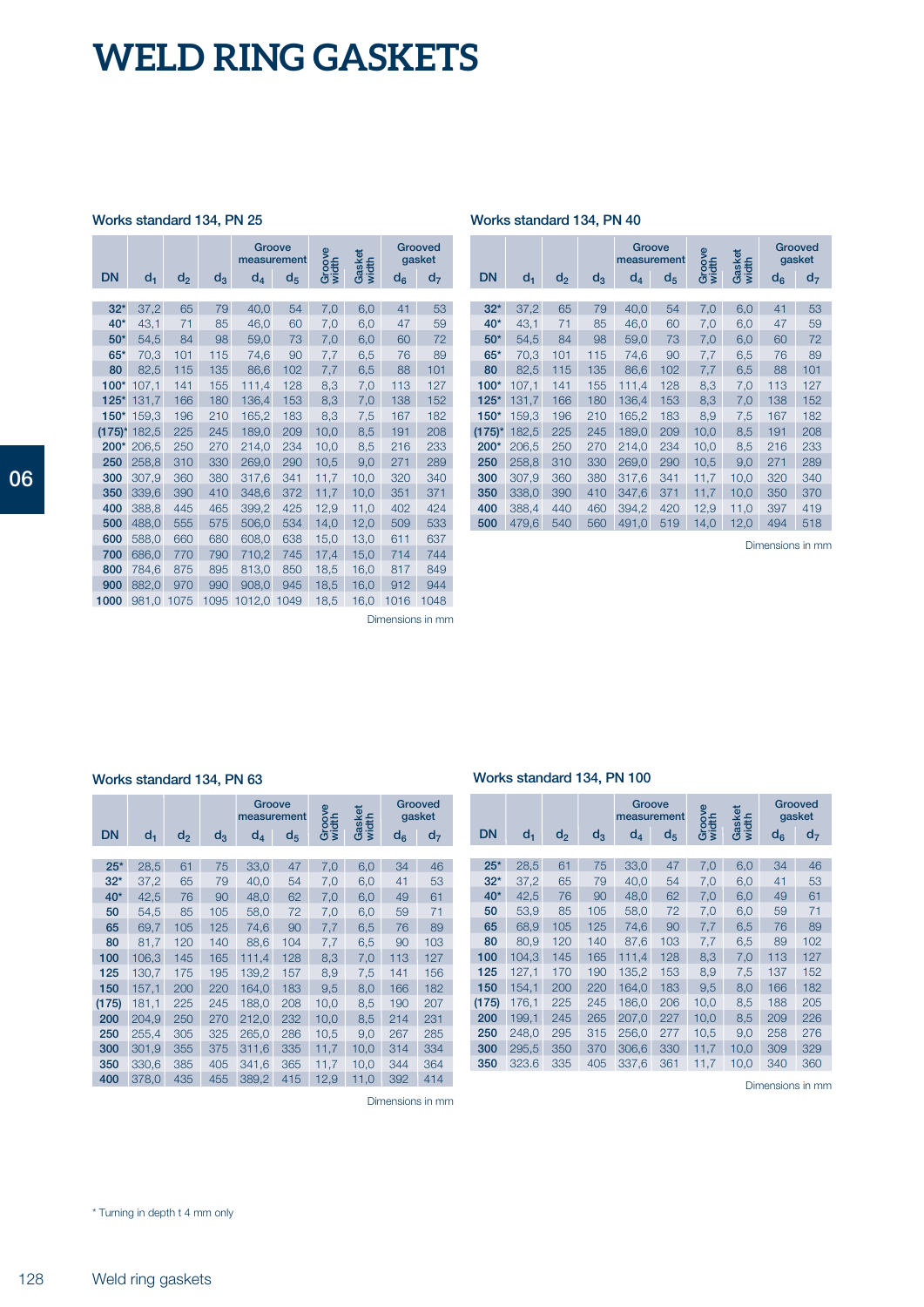### **Works standard 134, PN 160**

| <b>DN</b> | $d_1$ | d <sub>2</sub> | $d_3$ | Groove<br>measurement<br>d <sub>4</sub> | $d_{5}$ | Groov<br>width | Gasket<br>width | $d_6$ | Grooved<br>gasket<br>d <sub>7</sub> |
|-----------|-------|----------------|-------|-----------------------------------------|---------|----------------|-----------------|-------|-------------------------------------|
|           |       |                |       |                                         |         |                |                 |       |                                     |
| 10        |       |                |       |                                         |         |                |                 |       |                                     |
| 15        |       |                |       |                                         |         |                |                 |       |                                     |
| 25        | 27,9  | 61             | 75    | 33,0                                    | 47      | 7,0            | 6,0             | 34    | 46                                  |
| $40*$     | 41,1  | 76             | 90    | 48,0                                    | 62      | 7,0            | 6,0             | 49    | 61                                  |
| 50        | 52,3  | 90             | 110   | 59,0                                    | 73      | 7,0            | 6,0             | 60    | 72                                  |
| 65        | 66,1  | 105            | 125   | 72,6                                    | 88      | 7,7            | 6,5             | 74    | 87                                  |
| 80        | 76,3  | 115            | 135   | 83,6                                    | 99      | 7,7            | 6,5             | 85    | 98                                  |
| 100       | 98,3  | 140            | 160   | 106.4                                   | 123     | 8,3            | 7,0             | 108   | 122                                 |
| 125       | 119,7 | 160            | 180   | 126,2                                   | 144     | 8,9            | 7,5             | 128   | 143                                 |
| 150       | 143,3 | 190            | 210   | 152,0                                   | 171     | 9,5            | 8,0             | 154   | 170                                 |
| (175)     | 165,3 | 215            | 235   | 175,0                                   | 195     | 10,0           | 8,5             | 177   | 194                                 |
| 200       | 187,1 | 230            | 250   | 194,0                                   | 214     | 10,0           | 8,5             | 196   | 213                                 |
| 250       | 233,0 | 280            | 300   | 241,0                                   | 262     | 10,5           | 9,0             | 243   | 261                                 |
| 300       | 279,5 | 335            | 355   | 290,6                                   | 314     | 11,7           | 10,0            | 293   | 313                                 |
|           |       |                |       |                                         |         |                |                 |       | Dimensions in mm                    |

**Works standard 134, PN 320**

|           |       |                |       | Groove<br>measurement |                | Groove<br>width | Gasket<br>width |       | Grooved<br>gasket |
|-----------|-------|----------------|-------|-----------------------|----------------|-----------------|-----------------|-------|-------------------|
| <b>DN</b> | $d_1$ | d <sub>2</sub> | $d_3$ | $d_{4}$               | d <sub>5</sub> |                 |                 | $d_6$ | d <sub>7</sub>    |
|           |       |                |       |                       |                |                 |                 |       |                   |
| $10*$     | 12,0  | 46             | 60    | 18,0                  | 32             | 7,0             | 6,0             | 19    | 31                |
| $15*$     | 14,9  | 51             | 65    | 23,0                  | 37             | 7,0             | 6,0             | 24    | 36                |
| 25        | 23.7  | 60             | 80    | 30,0                  | 44             | 7,0             | 6,0             | 31    | 43                |
| 40        | 35,7  | 75             | 95    | 43,0                  | 57             | 7,0             | 6,0             | 44    | 56                |
| 50        | 47,5  | 90             | 110   | 56,0                  | 70             | 7,0             | 6,0             | 57    | 69                |
| 65        | 66,9  | 110            | 130   | 75,6                  | 91             | 7,7             | 6,5             | 77    | 90                |
| 80        | 76.6  | 125            | 145   | 88.6                  | 104            | 7.7             | 6,5             | 90    | 103               |
| 100       | 101.0 | 145            | 165   | 109.4                 | 126            | 8,3             | 7,0             | 111   | 125               |
| 125       | 128.3 | 172            | 192   | 136,2                 | 154            | 8.9             | 7,5             | 138   | 153               |
| 150       | 143.7 | 205            | 225   | 160,0                 | 179            | 9,5             | 8,0             | 162   | 178               |
| (175)     | 163.1 | 230            | 250   | 182.0                 | 202            | 10,0            | 8,5             | 184   | 201               |
| 200       | 184,5 | 255            | 275   | 205,0                 | 225            | 10,0            | 8,5             | 207   | 224               |
| 250       | 243,9 | 335            | 355   | 274.0                 | 295            | 10,5            | 9,0             | 276   | 294               |

Dimensions in mm

#### **Works standard 134, PN 250 Works standard 134, PN 400**

| <b>DN</b> | $d_1$ | d <sub>2</sub> | $d_3$ | Groove<br>measurement<br>$d_4$ | $d_5$ | Groove<br>width | Gasket<br>width | $d_6$ | Grooved<br>gasket<br>d <sub>7</sub> |
|-----------|-------|----------------|-------|--------------------------------|-------|-----------------|-----------------|-------|-------------------------------------|
|           |       |                |       |                                |       |                 |                 |       |                                     |
| $10*$     | 12.0  | 46             | 60    | 18,0                           | 32    | 7.0             | 6,0             | 19    | 31                                  |
| $15*$     | 16,1  | 51             | 65    | 23,0                           | 37    | 7,0             | 6,0             | 24    | 36                                  |
| $25*$     | 26,5  | 61             | 75    | 33,0                           | 47    | 7,0             | 6,0             | 34    | 46                                  |
| 40        | 38,3  | 75             | 95    | 45,0                           | 59    | 7,0             | 6,0             | 46    | 58                                  |
| 50        | 47,7  | 85             | 105   | 54.0                           | 68    | 7.0             | 6,0             | 55    | 67                                  |
| 65        | 60,1  | 100            | 120   | 67,6                           | 83    | 7,7             | 6,5             | 69    | 82                                  |
| 80        | 79,6  | 120            | 140   | 87,6                           | 103   | 7,7             | 6,5             | 89    | 102                                 |
| 100       | 98,6  | 140            | 160   | 106,4                          | 123   | 8,3             | 7,0             | 108   | 122                                 |
| 125       | 120.4 | 165            | 185   | 129,2                          | 147   | 8,9             | 7,5             | 131   | 146                                 |
| 150       | 142,8 | 190            | 210   | 152,0                          | 171   | 9,5             | 8,0             | 154   | 170                                 |
| (175)     | 174,7 | 230            | 250   | 198,0                          | 218   | 10,0            | 8,5             | 200   | 217                                 |
| 200       | 194,5 | 255            | 275   | 220.0                          | 240   | 10,0            | 8,5             | 222   | 239                                 |
| 250       | 234,5 | 310            | 330   | 257,0                          | 278   | 10,5            | 9,0             | 259   | 277                                 |

Dimensions in mm

| <b>DN</b> | $d_1$ | d <sub>2</sub> | $d_3$ | Groove<br>measurement<br>$d_4$ | $d_{5}$ | Groove<br>width | Gasket<br>width | $d_{6}$ | Grooved<br>gasket<br>d <sub>7</sub> |
|-----------|-------|----------------|-------|--------------------------------|---------|-----------------|-----------------|---------|-------------------------------------|
|           |       |                |       |                                |         |                 |                 |         |                                     |
| $10*$     | 10.0  | 46             | 60    | 18,0                           | 32      | 7,0             | 6,0             | 19      | 31                                  |
| $15*$     | 16,9  | 51             | 65    | 23,0                           | 37      | 7,0             | 6,0             | 24      | 36                                  |
| 25        | 28.2  | 65             | 85    | 35,0                           | 49      | 7,0             | 6,0             | 36      | 48                                  |
| 40        | 40,3  | 80             | 100   | 49,0                           | 63      | 7,0             | 6,0             | 50      | 62                                  |
| 50        | 51.1  | 90             | 110   | 59.0                           | 73      | 7,0             | 6,0             | 60      | 72                                  |
| 65        | 69.6  | 120            | 140   | 82,6                           | 98      | 7,7             | 6,5             | 84      | 97                                  |
| 80        | 79.3  | 130            | 150   | 92,6                           | 108     | 7.7             | 6,5             | 94      | 107                                 |
| 100       | 95.3  | 150            | 170   | 109.4                          | 126     | 8,3             | 7,0             | 111     | 125                                 |
| 125       | 133.7 | 188            | 208   | 147.2                          | 165     | 8,9             | 7,5             | 149     | 164                                 |
| 150       | 149.1 | 218            | 238   | 169.0                          | 188     | 9,5             | 8,0             | 171     | 187                                 |
| (175)     |       |                |       |                                |         |                 |                 |         |                                     |
| 200       | 193,0 | 285            | 305   | 224.0                          | 244     | 10,0            | 8,5             | 226     | 243                                 |

Dimensions in mm